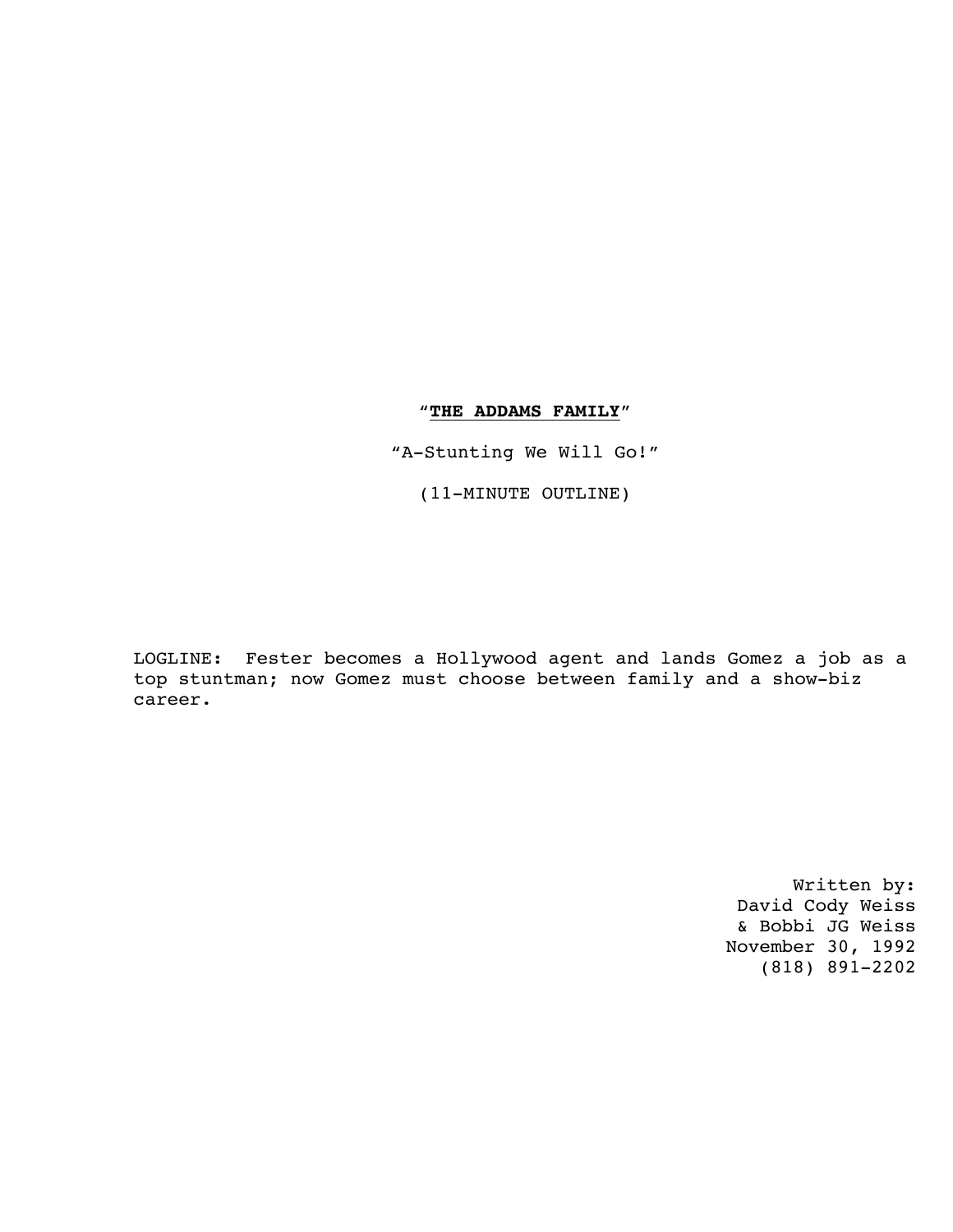### "A-Stunting We Will Go!"

## CAST LIST

REGULARS

GOMEZ ADDAMS FESTER ADDAMS

MORTICIA ADDAMS PUGSLEY ADDAMS WEDNESDAY ADDAMS GRANNY LURCH THING

### GUESTS

- FLASH FLIPOVER A white male. He is a top Hollywood stuntman, with nerves of steel until he meets the Addamses.
- C. B. MARQUEE A middle-aged Hispanic male. He is Hollywood's hottest action-adventure director. He speaks emphatically and tries to appear in control at all times.

#### NO LINES

- A CAMERAWOMAN A youngish woman.
- CREW MEMBERS 2 men and 1 woman in jeans and varsity jackets.

### SETS

THE MOVIE SET - The area between the Addams family mansion and the graveyard. The set is composed of movie lights, reflector screens, a large cable crane, a camera crane/dolly equipped with a chair for the camerawoman. At the back of the set, in the driveway, is a large moving van from which snake power cables. Painted on the side of the van is the title of the movie, "Contradictor III: SHUT UP!!!

#### PROPS

THE CONTRADICTOR COSTUME - A high-tech adventure suit that must feature a helmet that allows a clear view of the face and wristbracelets on which are mounted small round mirrors.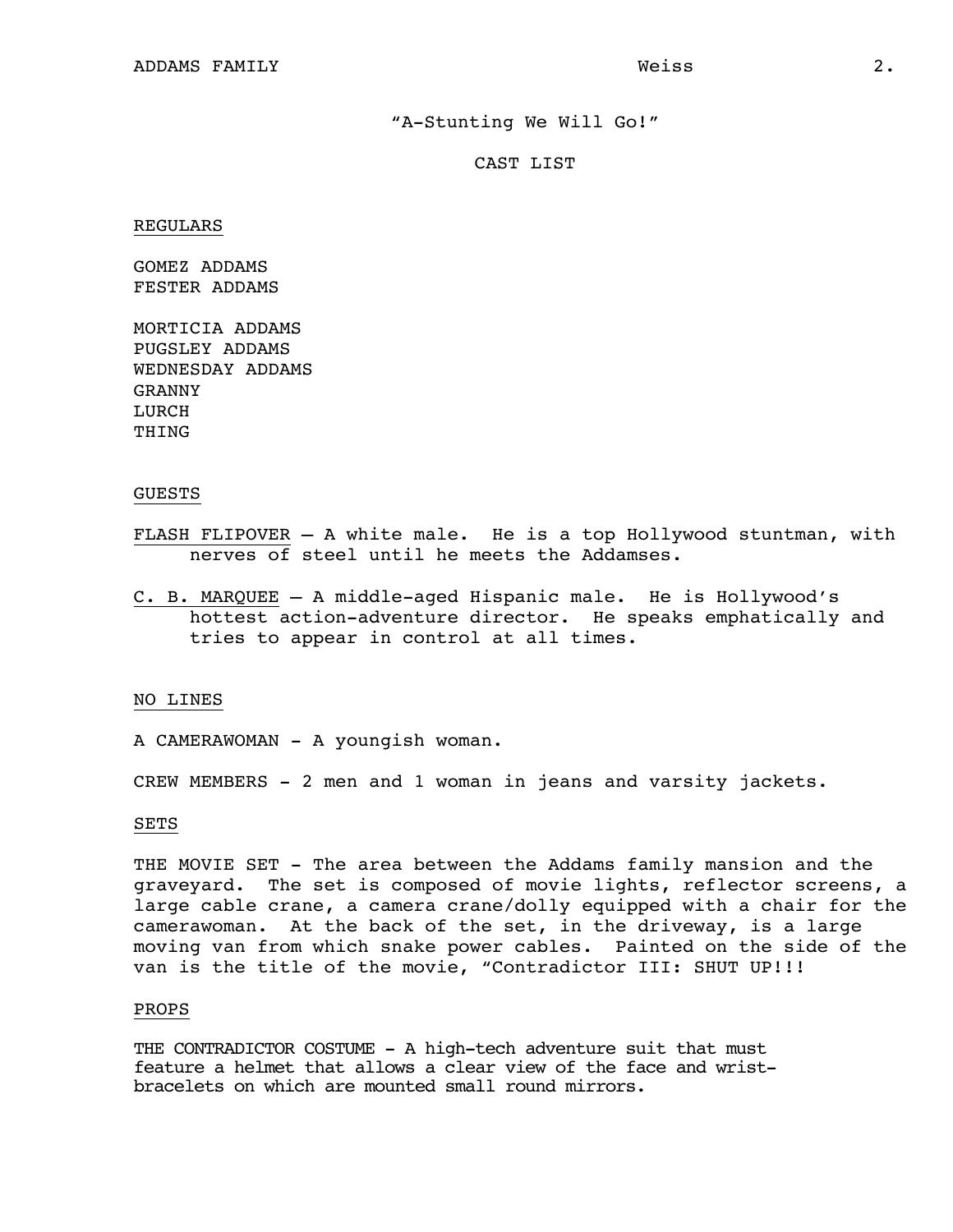## **"A-Stunting We Will Go"**

FADE IN:

EXT. ADDAMS MANSION - MORNING

We TRUCK IN on the mansion.

### WEDNESDAY (VO) 'Morning, Mother.

CUT TO:

INT. ADDAMS MANSION - KITCHEN - CONTINUOUS

MORTICIA is standing next to the STOVE supervising LURCH as he prepares something in a LARGE IRON POT. WEDNESDAY ENTERS, trailing a CAGE ON A ROPE behind her.

> MORTICIA Ah, Wednesday, darling. How are you this morning?

TIGHT ON WEDNESDAY

WEDNESDAY (tiredly) Exhausted, Mother. I tossed and turned all night.

ON MORTICIA

#### MORTICIA

That's wonderful, dear. There's nothing better for keeping those lovely dark circles under your eyes. Are you and your brother ready for school?

ON WEDNESDAY

WEDNESDAY

Enthusiastically so, Mother. Pugsley is going to help me give my report on the dietary habits of Komodo dragons.

She gestures downward.

PAN WITH HER GESTURE to reveal PUGSLEY, visible through the bars of Wednesday's cage, his head and arms sticking out of the mouth of an ENORMOUS LIZARD. He WAVES to Morticia.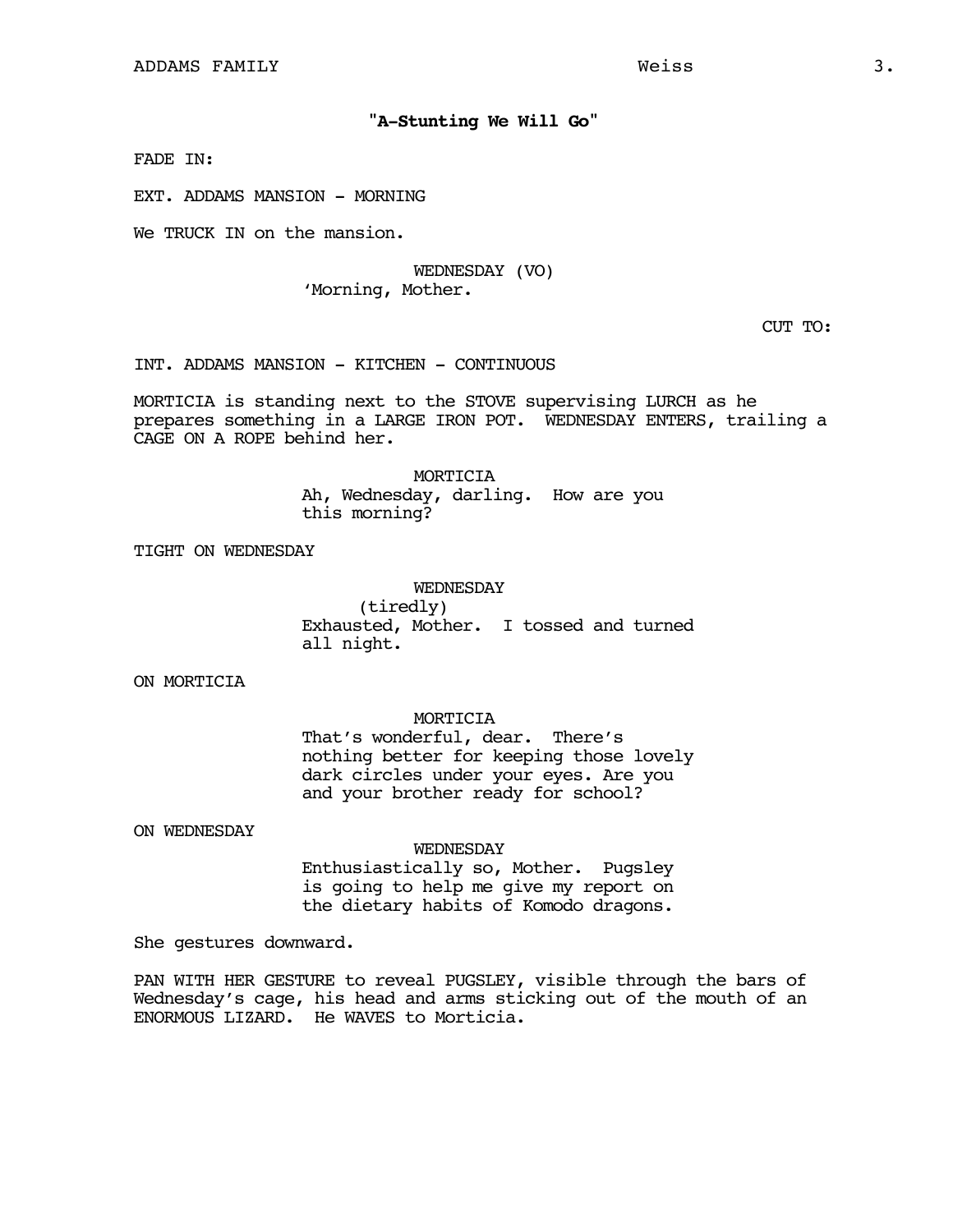ON MORTICIA

## MORTICIA It's so nice to see you helping each other. It's an Addams family tradition, you know.

She gestures gracefully to a PAINTING ON THE WALL.

### CLOSE ON THE PAINTING

The painting depicts an animated winter sea-crossing scene. A MAN IN A ROWBOAT is holding a LONG POLE from which hangs a BULLDOG IN A HARNESS. As Morticia continues, the dog begins BARKING and SNAPPING VICIOUSLY at a SWIMMER IN THE WATER ahead of the boat. Each time the dog snaps at him, the swimmer MOVES FASTER through the water.

> MORTICIA (CONT, O.S.) For example, Great-Uncle Bulldog Addams helped his brother Aquaticus Addams become the first man to swim the English channel in mid-winter.

WIDE ON SCENE, FAVORING WEDNESDAY

WEDNESDAY We'll do our best to make posterity proud of us, Mother. See you after school.

She EXITS, pulling the cage after her. CAMERA PANS WITH HER until UNCLE FESTER ZIPS INTO SCENE. CAMERA REVERSES PAN and FOLLOWS FESTER until he stops next to Morticia. He's EXCITED.

> FESTER (to departing kids) Hi kids! 'Bye kids! (to Morticia) Morticia, is Gomez down yet? I have a big surprise for him!

WIDE ON SCENE

Morticia is helping Lurch wrestle an unwilling GIANT SQUID into the pot on the stove.

> MORTICIA He should be down any minute, Uncle Fester. I'm having Lurch make him a treat -- Giant Squid Soufflé topped with croutons and nuts.

No sooner has Morticia said the word "soufflé" then GOMEZ drops suddenly through a TRAPDOOR IN THE CEILING. He bounces nimbly off a wall, turns a TRIPLE SOMERSAULT in mid-air and lands lightly next to Morticia.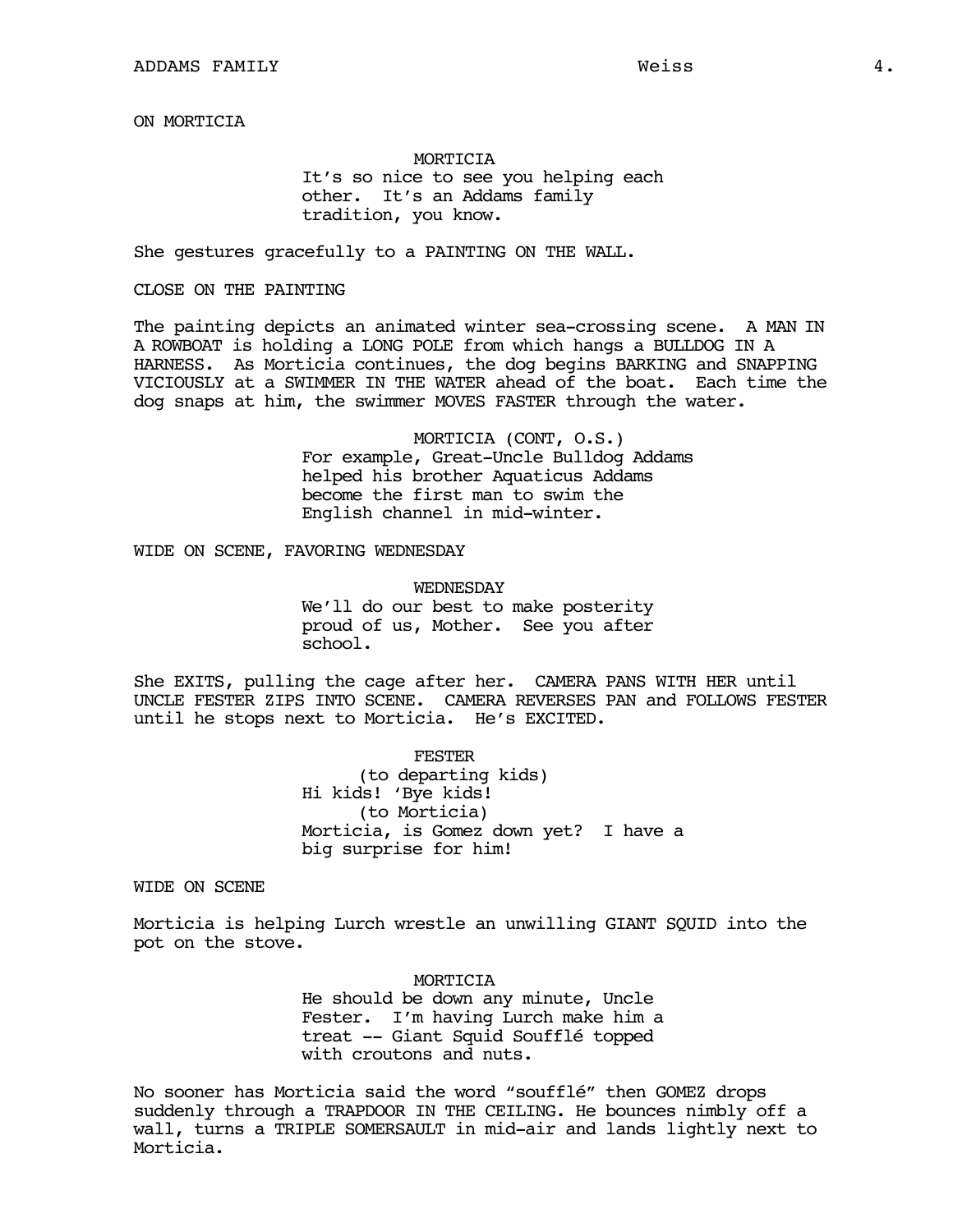#### GOMEZ

Soufflé -- that's French, Tish!

### CLOSE ON GOMEZ AND MORTICIA

Gomez kisses Morticia's arm enthusiastically. She gestures with her other hand toward the pot.

#### MORTICIA

It's also what I was planning for lunch - if I can find some more nuts for the topping We're all out.

WIDE ON SCENE

Fester is so excited he's literally THROWING OFF SPARKS.

FESTER I'll find you some, Morticia -- after I tell you about my new career!

TIGHT ON FESTER

He whips on a pair of flashy Hollywood-style sunglasses.

FESTER (CONT) I'm now a big-time Hollywood agent! I made a deal for a movie company to shoot some scenes in our back yard!

WIDE ON SCENE

GOMEZ Bravo, Fester! When do they start shooting?

FESTER They've already set up out back. Wanna go watch?

GOMEZ

Capital idea!

Gomez offers his arm to Morticia.

GOMEZ (CONT)

Carita?

She takes his arm and all three WALK OUT OF FRAME.

WIPE TO: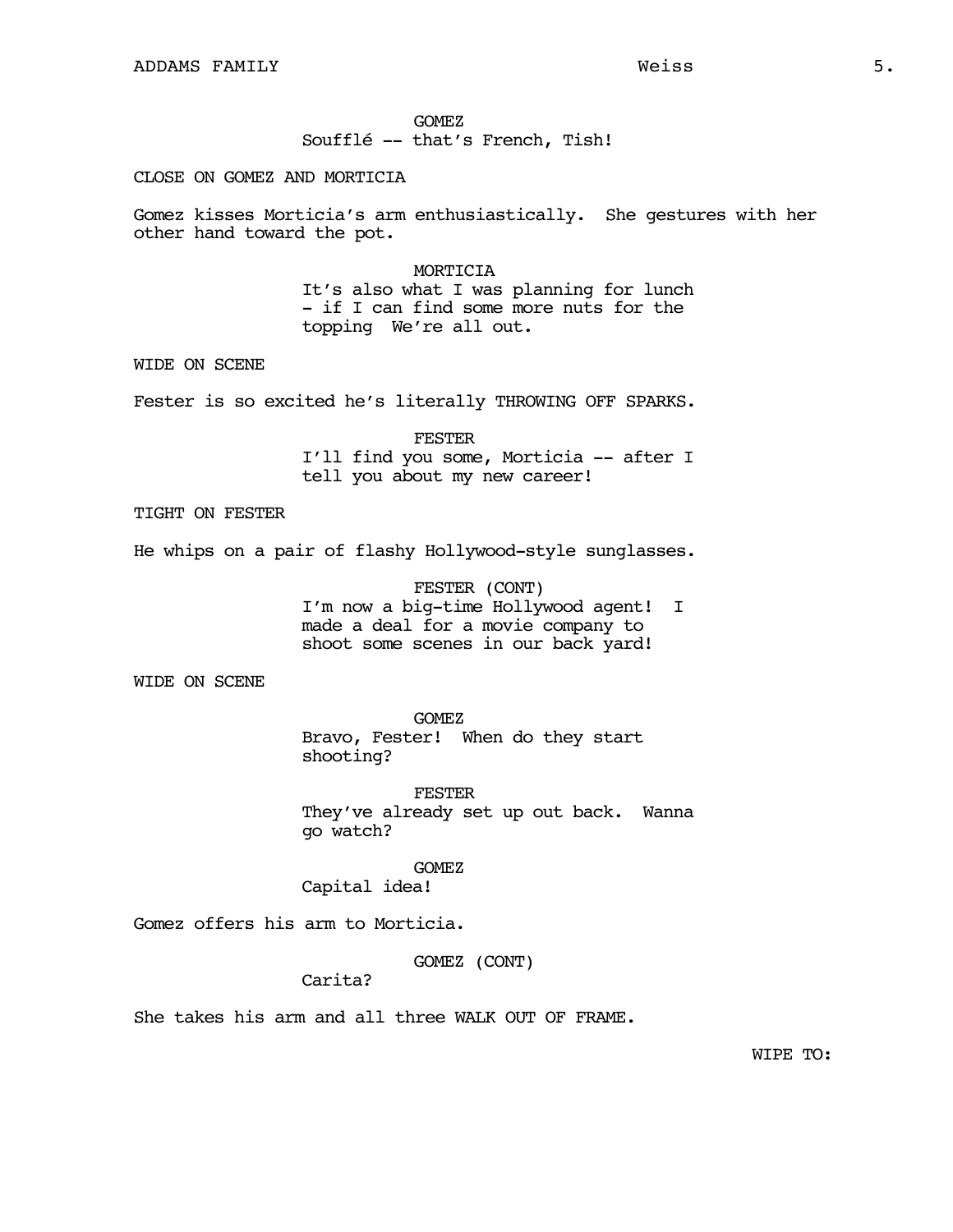EXT. OVERHEAD OF ADDAMS BACK YARD - THE MOVIE SET - DAY

The back yard has been invaded by a film crew. LIGHTS, REFLECTORS and OTHER CINEMATIC PARAPHERNALIA litter the area between the house and the graveyard. A LARGE MOVING VAN/SOUND TRUCK stands in the driveway.

WIDE ANGLE ON THE MOVIE SET - (GROUND LEVEL)

The stuntman, FLASH FLIPOVER, speaks to the director, C. B. MARQUEE, as Gomez, Morticia and Fester WALK IN to frame. Flash is decked out in the CONTRADICTOR COSTUME.

> FLASH Ready for the first shot, C. B.

### MARQUEE

Fine, my boy!

Fester hails the director.

#### FESTER

C. B.! This is my brother Gomez! You two get acquainted. I've got to look for some nuts!

CLOSE ON FLASH AND MARQUEE

## FLASH

(whisper) If you ask me, he only needs to look in a mirror.

BACK TO SCENE

Fester WANDERS O.S. as Gomez offers his hand to Marquee.

GOMEZ Addams here. You must be Marquee, the director.

Marquee shakes Gomez' hand.

### MARQUEE

That's right, C. B. Marquee. And I'm mighty grateful to you, Addams. We were dying to find the perfect location!

GOMEZ No need for that, old boy. But the sentiment is appreciated.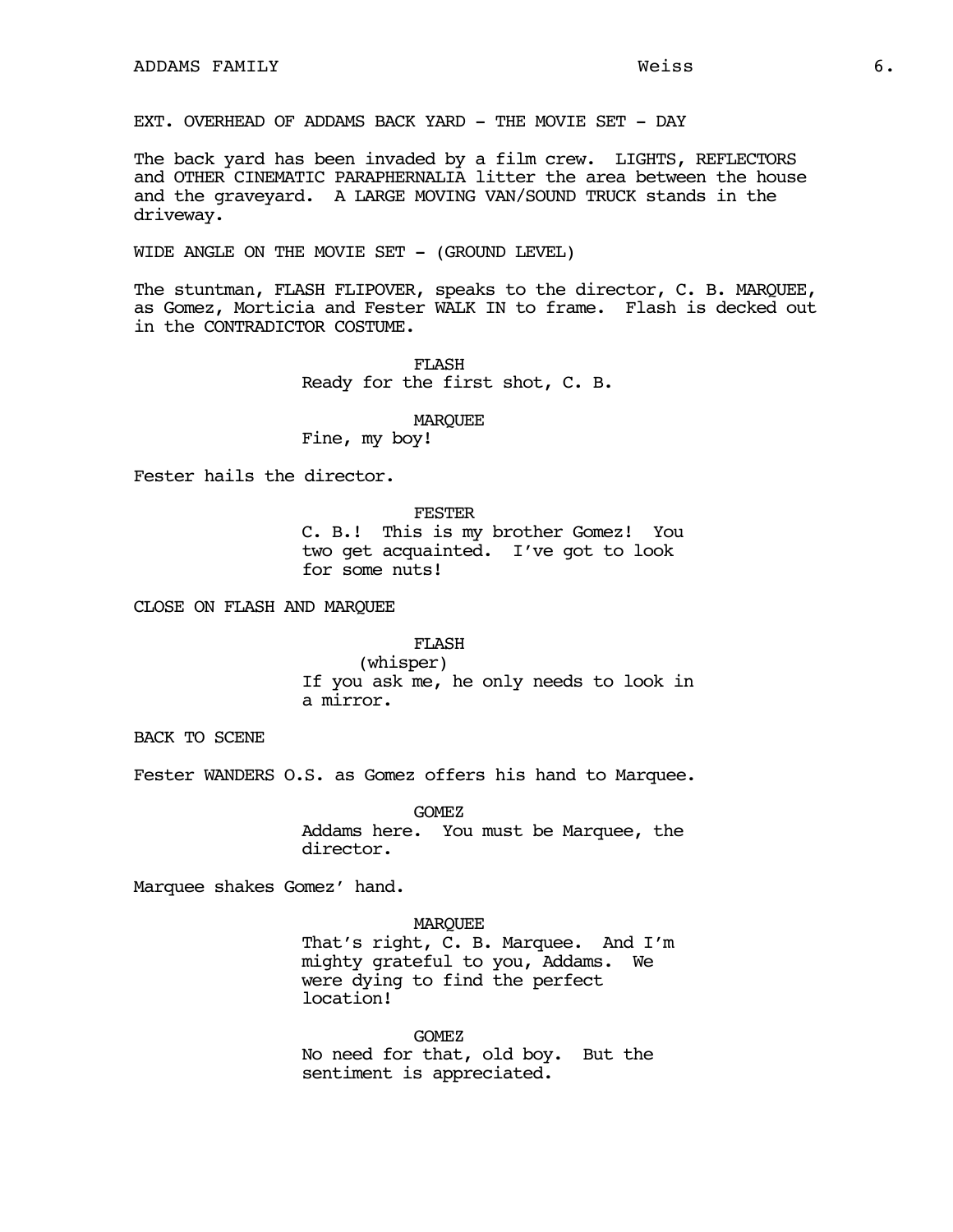Marquee introduces Flash Flipover.

MARQUEE (CONT) Uh...yes. This is my ace stuntman, Flash Flipover. Been with me forever. Almost like a son to me, he is.

ANGLE ON MORTICIA

MORTICIA Just what are you going to do here, Mr. Marquee?

BACK TO SCENE

Marquee speaks to Morticia and Gomez as Flash DONS A HARNESS and HELMET. Fester WANDERS BY in the background.

> MARQUEE Well, Mrs. Addams, we're going to shoot some stunts for my movie...

### ANGLE ON

A POSTER on the side of the truck displaying the movie title, "CONTRADICTOR 3: SHUT UP!!!" and a Ramboesque armed figure.

> MARQUEE (O.S. CONT) ..."Contradictor III: Shut up!!!"

BACK TO SCENE. CAMERA TRUCKS IN ON FESTER WHEN HE CLEARS FOREGROUND CHARACTERS, THEN PANS TO FOLLOW HIM AS HE WALKS.

> FESTER Now where can I find some nuts?

MARQUEE (O.S.) Once he's attached to this harness and cable, Flash will be hoisted high into the air.

CLOSE ON FESTER

Fester bends down, scoops up a couple of pebbles and eats them.

**FESTER** Maybe some pebbles will do as a substitute. (CRUNCH CRUNCH!) Nah, wrong texture.

MARQUEE (O.S.) There, he'll appear to snatch a missile in mid-air and steer it away from your house!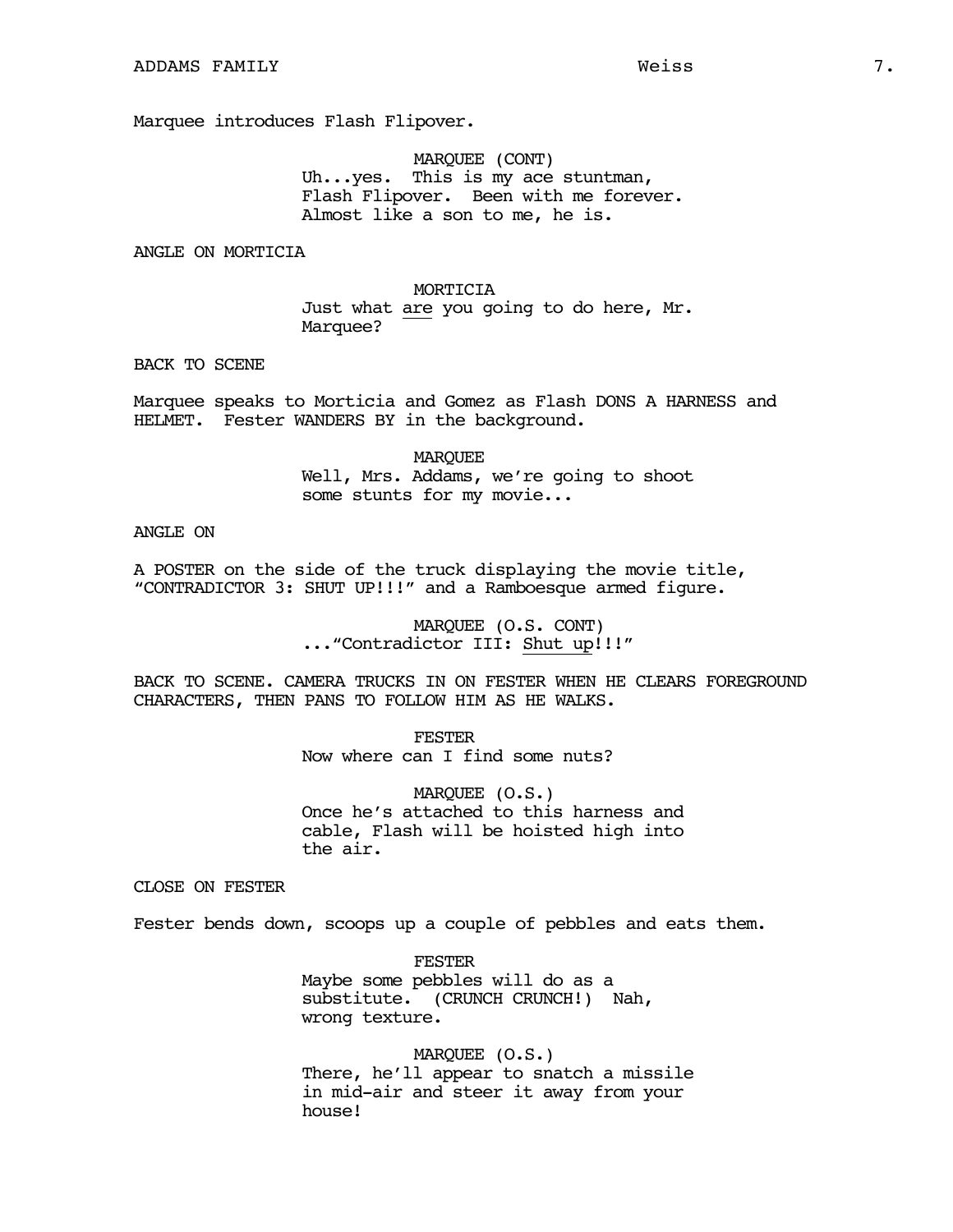FESTER Ooh! Those look delicious!

MARQUEE (O.S.) Then he'll jump off the missile just before it lands on the enemy and explodes!

Fester whips out a POWER WRENCH from within his robe and quickly WHIRRS all the nuts loose.

> **FESTER** These will be perfect for Morticia's soufflé!

ON MARQUEE AND GOMEZ

### MARQUEE

When we're back in Hollywood, we'll cut that footage into the rest of the movie so it will look like our star, Harold Hamandegger, did the whole thing.

CLOSE ON GOMEZ

GOMEZ You mean he doesn't do his own stunts? Ah, the fun these big stars miss out on!

WIDE ANGLE ON SCENE, FAVORING MORTICIA

Flash has finished donning his outfit. Marquee stands with his arm across Gomez' shoulders. Fester ENTERS from O.S. and hands a BAG to Morticia.

> FESTER You can finish your soufflé now, Morticia.

CLOSE ON MORTICIA as she TAKES THE BAG

MORTICIA Why, thank you, Uncle Fester.

BACK TO SCENE

MORTICIA (CONT) (to Gomez) You boys stay and play. I've got to go make lunch.

Morticia EXITS O.S.

DISSOLVE TO: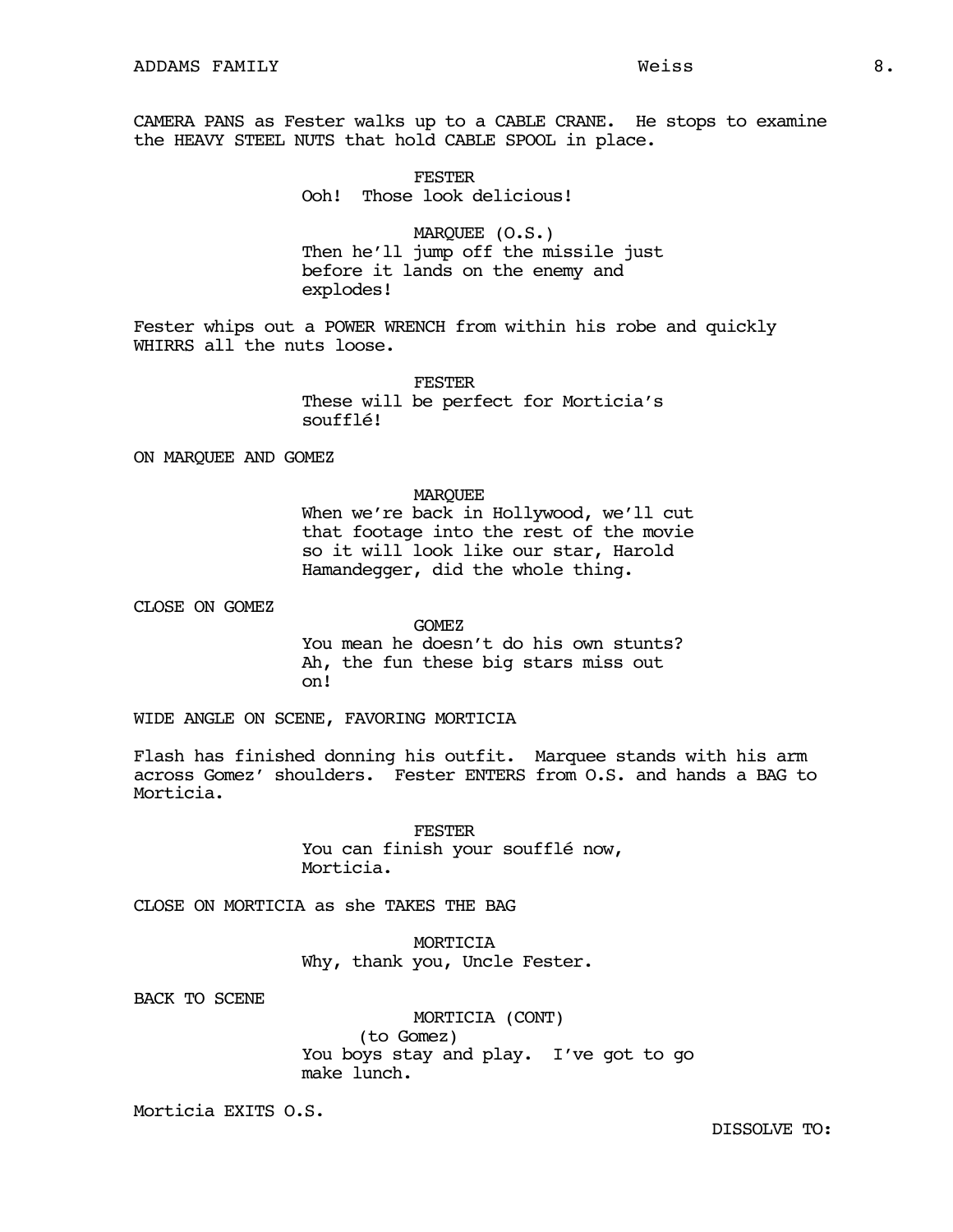EXT. ADDAMS BACK YARD - ANOTHER ANGLE OF THE MOVIE SET - DAY

Gomez and Fester are watching Marquee set up Flash's stunt shot. Marquee sits in a DIRECTOR'S CHAIR at the foot of a CAMERA CRANE on which a CAMERAWOMAN sits behind a MOVIE CAMERA. He shouts to Flash through a MEGAPHONE. Some CREWMEN IN HARDHATS stand by.

#### MARQUEE

Ready on the set! Action!

ANGLE ON FLASH

Flash, in full Contradictor costume with helmet and safety harness, is hoisted up on a CABLE attached to the cable crane. The CAMERA PANS UPWARD with Flash as he is LIFTED INTO THE AIR.

ANGLE ON THE CABLE SPOOL OF THE CABLE CRANE

The cable spool WINDS UP CABLE as Flash ascends. It CLANKS LIKE A METRONOME. Suddenly, the nut-less bolts start to VIBRATE, then they POP OUT with LOUD SPROINGS!. With a loud GRINDING OF METAL, the cable spool FALLS AWAY from the crane.

ANGLE ON THE CABLE SPOOL

The CAMERA PANS QUICKLY with the spool as it tumbles toward the graveyard. CAMERA SHAKES and LOUD CLONKs are heard at each bounce.

ANGLE ON THE CABLE

The cable VIBRATES MUSICALLY and SPEEDS ACROSS FRAME.

ANGLE ON FLASH

Flash is suddenly YANKED UPWARD OUT OF FRAME.

### **FLASH**

## Yaahhh -- !

ANGLE ON CABLE CRANE TOP

Flash hangs suspended in mid-air about a body-length from the top of the cable crane. In no danger of falling, he nevertheless has no way to get down.

FLASH

Heeelp!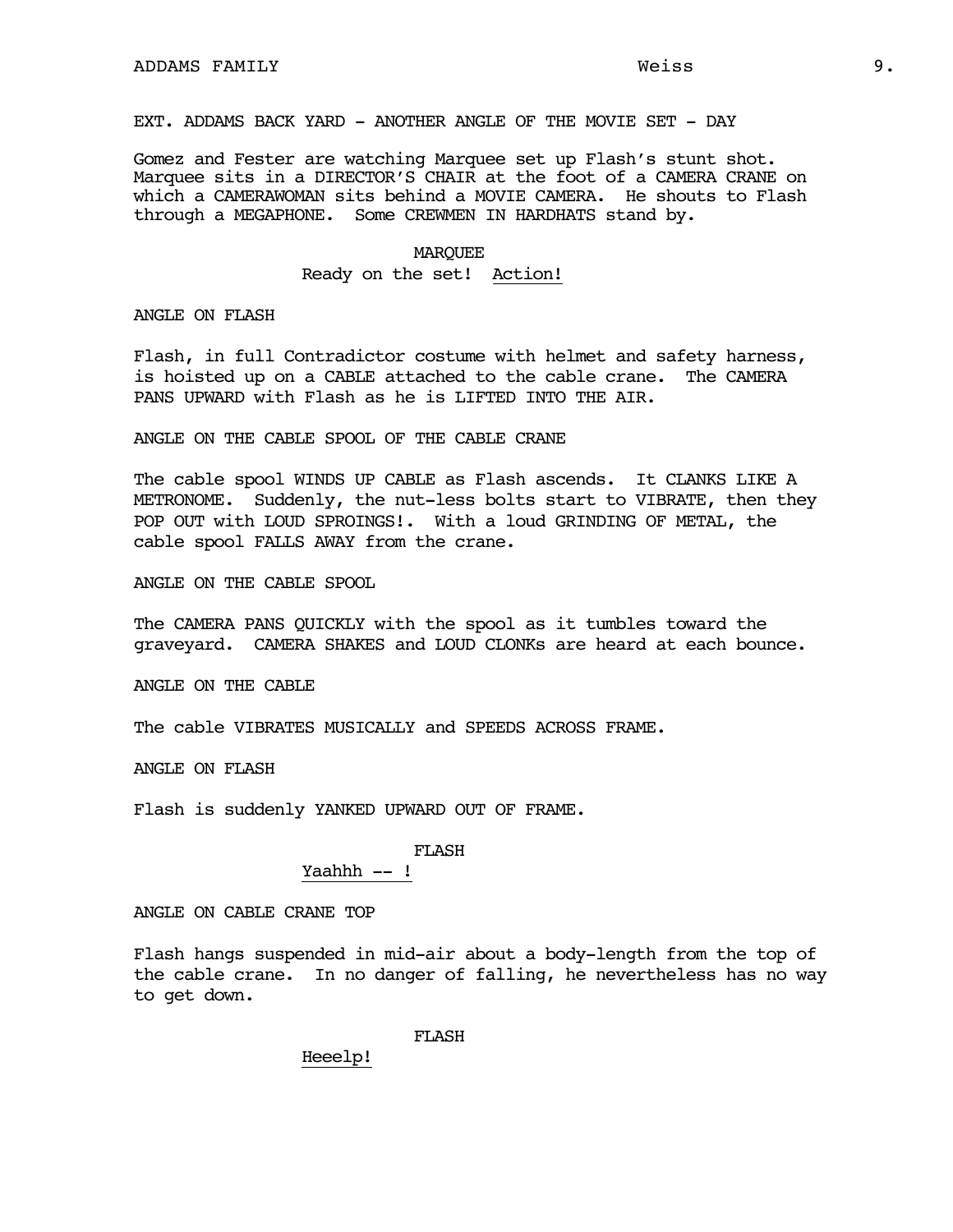## CLOSE ON MARQUEE

Marquee yells through his megaphone.

# MARQUEE Cut!! What happened to Flash? Somebody get him down!

### ANGLE ON GOMEZ AND FESTER

Gomez leaps into action. He SNATCHES A HARDHAT from a nearby crewman and LEAPS ONTO Fester's shoulders.

## GOMEZ Blast away, Fester!

Fester obligingly SELF-DETONATES and the EXPLOSION (BOOM SFX) lofts Gomez up into the air. CAMERA PANS UPWARD following Gomez as he CAROMS off the cable crane boom and SNATCHES the dangling Flash. Gomez' momentum SWINGS both of them in an arc to land safely on top of the cable crane boom. CLOSE ON GOMEZ AND FLASH

A shaken Flash tries to regain his composure while Gomez unhooks the cable from the safety harness.

### FLASH

Th-thanks, Mr. Addams. That was hairy! But we still have to figure a way down from here.

## GOMEZ

(cheerily) Not to worry, old bean! This is nothing compared to the time I dove off the Eiffel Tower into a glass of mineral water!

TIGHT ON GOMEZ

Gomez squints thoughtfully at the tower.

GOMEZ (CONT) I'll have to adjust for the lack of a tornado, however.

BACK TO SCENE

Gomez HOISTS Flash over his shoulder and LEAPS off the crane directly toward the SMALL WINDOW in the MANSION'S TOWER.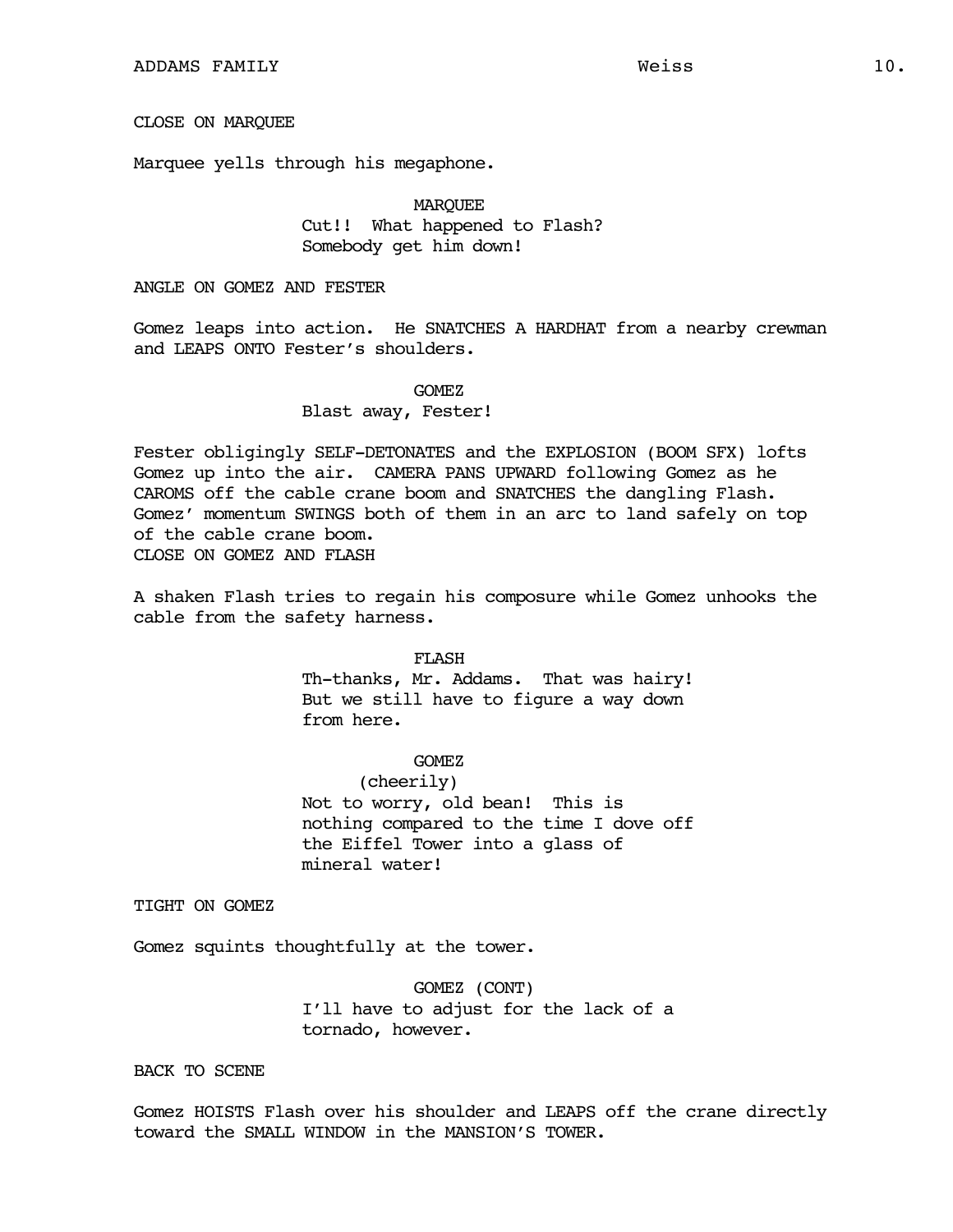ANGLE ON WINDOW (FLASH'S POV)

CAMERA ZOOMS IN on the window.

ANGLE ON GOMEZ AND FLASH

Flash REACTS WITH HORROR as they rush toward the tower.

ANGLE ON THE TOWER

CAMERA PANS as Gomez and Flash ZIP THROUGH the narrow window with mere inches to spare.

SMASH CUT TO:

INT. ADDAMS MANSION - THE TOWER ROOM - CONTINUOUS

Gomez and Flash ZIP THROUGH the window and DOWN INTO a BLACK HOLE in the room's floor.

CUT TO:

INT. ADDAMS MANSION - THE SLIDE - CONTINUOUS

Gomez and Flash, now separate, ZIP DOWN a LONG CORKSCREWING SLIDE. Frighteningly bizarre images whip past, further upsetting Flash: a VERSION OF THE DOGS-IN-SUITS-PLAYING-POKER PAINTING WITH DOG-SKELETONS AS THE PLAYERS; a WINDOW WITH A GIANT EYE PEERING IN; an IMAGE OF A MELTING SNOWMAN, the melted parts revealing PARTS OF A MAN IN A SUIT inside.

CUT TO:

INT. ADDAMS MANSION - DUNGEON - CONTINUOUS

The pair EMERGE FROM a CHUTE set high up in the DUNGEON WALL, Gomez first, then Flash. The CAMERA PANS DOWN TO FOLLOW THEM as they plunge toward a LARGE STEAMING CAULDRON.

### FLASH

Eeeyaaaaahh!

ANGLE DOWN ON THE CAULDRON

The CAMERA ZOOMS IN ON the bubbling cauldron.

BACK TO SCENE

Gomez SPINS NIMBLY in the air and LANDS lightly next to the cauldron. Flash, not so lucky, LANDS IN THE CAULDRON with a SPLASH.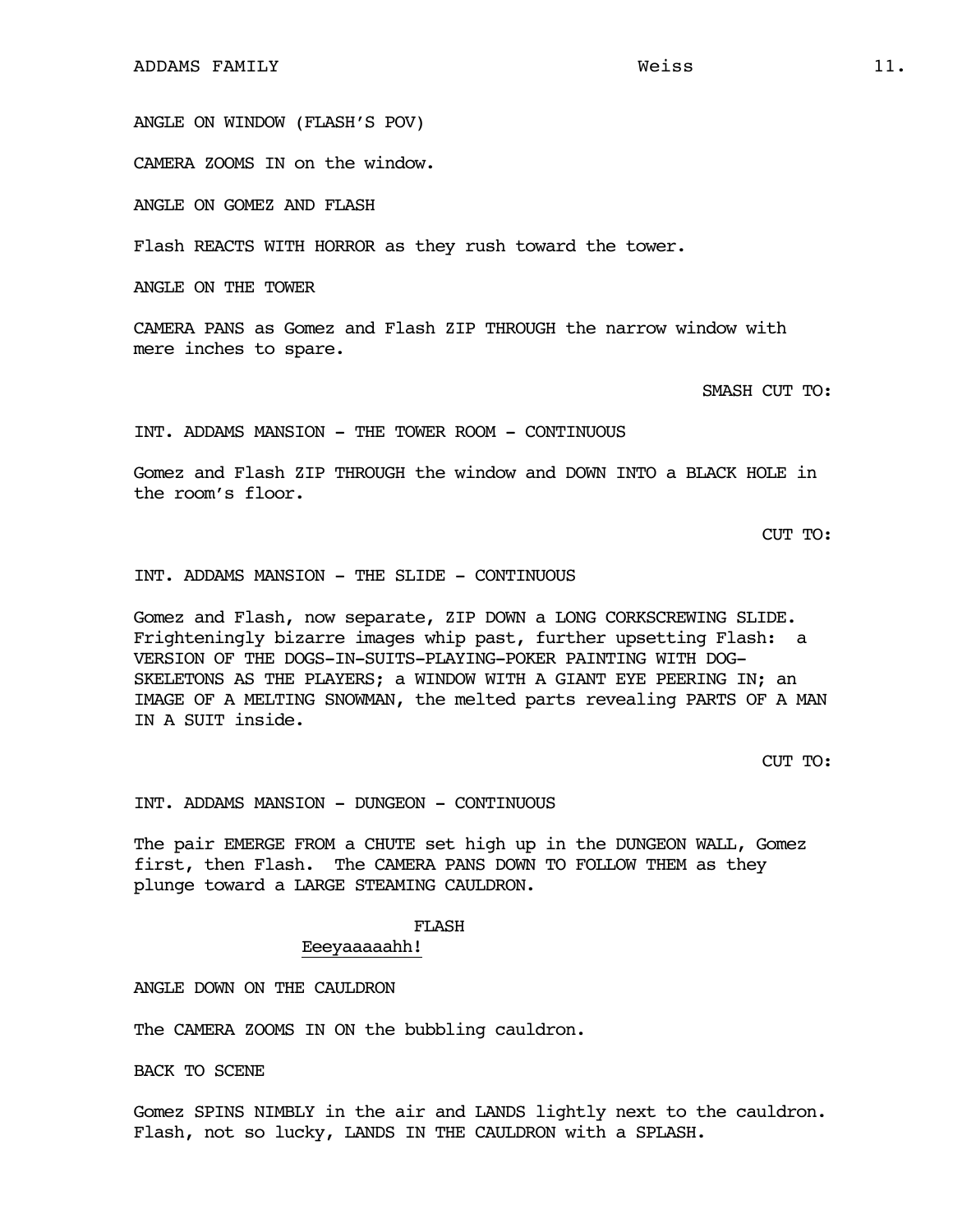ANGLE ON FLASH IN THE CAULDRON

Flash bobs to the surface of the cauldron.

ANGLE ON LURCH (FLASH'S POV)

Lurch looms over the cauldron holding a LARGE WOODEN PADDLE.

TIGHT ON FLASH

Flash loses all his nerve and screams at the top of his lungs.

## FLASH

### Yaaaaaahhhh!

WIDE ON SCENE

Gomez, standing next to Lurch and the cauldron, reassures the panicked Flash.

#### GOMEZ

Relax, old fellow! It's just Lurch doing the laundry!

Gomez helps Flash out of the cauldron. THING SCUTTLES FORWARD to offer Flash a DRY TOWEL. Flash SCREAMS AGAIN and FAINTS.

ADDAMS WIPE TO:

INT. ADDAMS MANSION - FOYER - DAY

Gomez stands next to Lurch, who holds the unconscious Flash. Fester and Marquee ENTER from O.S. as Morticia ENTERS from opposite O.S. When all are in frame, Flash wakes up.

ON GROUP (FLASH'S POV)

The group appears UPSIDE-DOWN. Morticia LEANS IN close.

### FLASH

Eeep!

BACK TO SCENE

Flash FAINTS AWAY again. Morticia immediately takes control.

MORTICIA Lurch, take Mr. Flipover up to the guest room right away. I'll attend to him personally!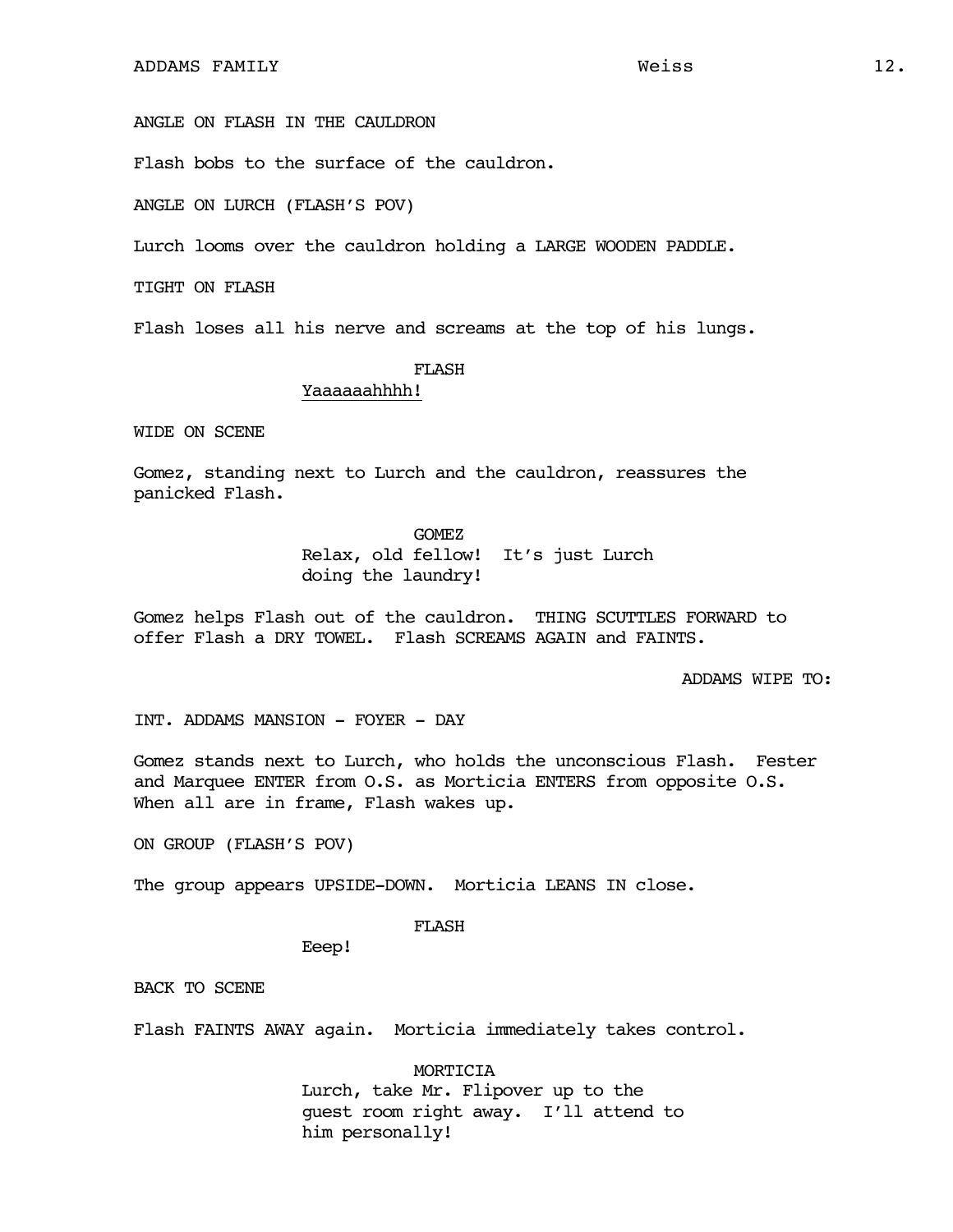Lurch LUMBERS OFF WITH FLASH, Morticia FOLLOWS. Marquee is distraught.

> MARQUEE My best stuntman has lost his nerve! My picture is ruined!

CLOSE ON FESTER

Fester is CRACKLING ELECTRICALLY with enthusiasm.

FESTER

As the agent who got you this fantastic location, I've got a fantastic solution to your problem!

WIDEN TO INCLUDE GOMEZ

# FESTER (CONT)

You can hire my client Gomez Addams to be your replacement stuntman!

GOMEZ

An intriguing proposition, brother of mine. I have done some death-defying stunts in my time.

TIGHT ON GOMEZ

GOMEZ (CONT) (modestly) But those were just for fun!

ON MARQUEE

Marquee SCRATCHES HIS HEAD in puzzlement.

MARQUEE Well, the way you rescued my poor Flash was pretty dynamic. (brightens) All right -- you're on! Suit up while Fester and I work out your contract!

ADDAMS WIPE TO: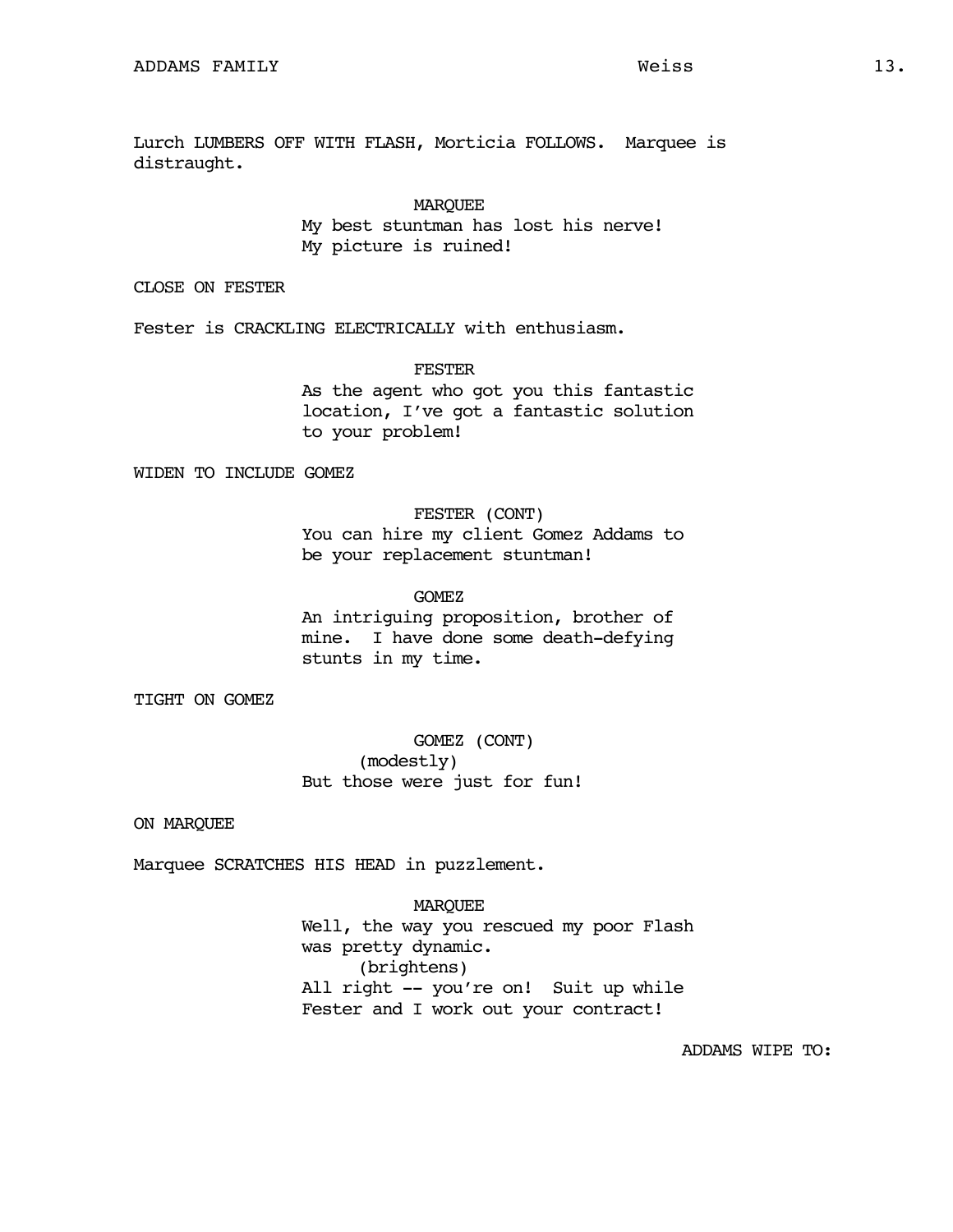EXT. ADDAMS BACK YARD - THE MOVIE SET - DAY

Standing at a DRESSING TABLE, Gomez tugs on the final glove of the Contradictor costume as Fester ZIPS INTO frame.

> **FESTER** Am I a super-agent, or what?! I got you the best deal in the world!

TIGHT ON FESTER

FESTER (CONT) A lifetime contract to work for C. B. Marquee -- in Hollywood!

BACK TO SCENE

Fester WHIPS OUT a metal document.

FESTER (CONT) And it's an iron-clad contract! Just sign on the riveted line!

Fester DROPS the document onto the dressing table with a CLANG. The table BUCKLES and then SPLINTERS under its weight.

CLOSE ON GOMEZ

Gomez RUBS HIS CHIN doubtfully.

GOMEZ

You're a great agent, Fester, but I'm not too keen on lifetime contracts. Great-Great-Uncle Zombie Addams signed one of those and they're still holding him to it!

BACK TO SCENE

GOMEZ (CONT) I'm afraid I'll have to think this one over before I sign, old bean.

MARQUEE (O.S.) We're ready on the set, Addams!

As Gomez WALKS O. S., he is followed by a

HORIZONTAL WIPE TO: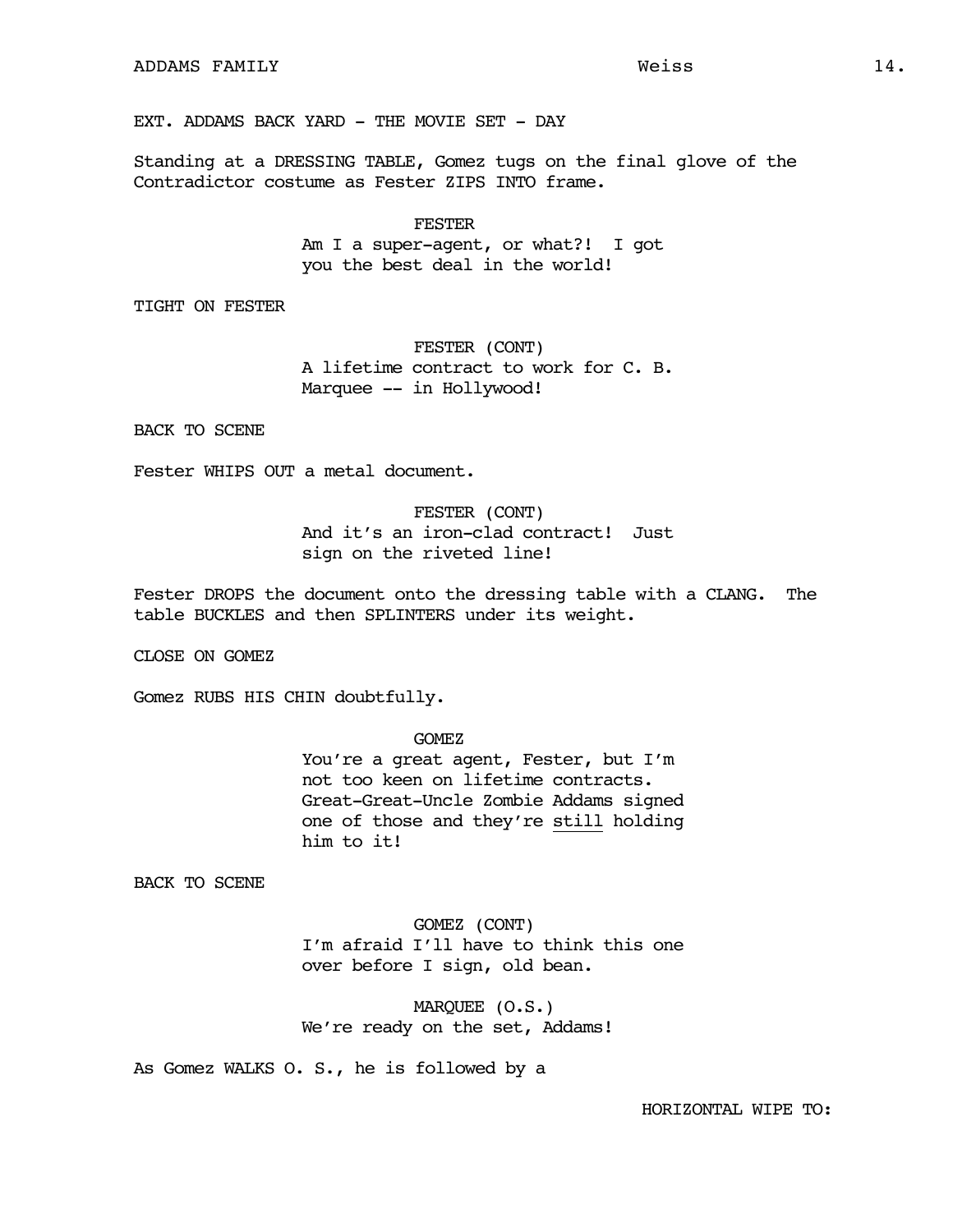INT. ADDAMS MANSION - GUEST ROOM - DAY

Flash Flipover lies in a guest room decorated a lá the Spanish Inquisition. IRON MAIDENS, RACKS and DISTURBING IRON IMPLEMENTS abound. Morticia bends over the awakening stuntman as GRANNY hovers nearby. Granny offers Flash a CUP OF POTION that SMOKES and GIVES OFF SPARKS.

> GRANNY It's a home-brewed tonic tea -- hurry and drink it before it clots!

## CLOSE ON FLASH

Flash GRIMACES and reluctantly DRINKS it. His face CHANGES COLOR in SPIRALS and WIPES. STEAM erupts from his ears to the sound of a STEAM WHISTLE.

BACK TO SCENE

Granny sits back, pleased. She turns to Morticia.

GRANNY See, dear, traditional remedies are always the best!

WIPE TO:

EXT. ADDAMS BACK YARD - THE MOVIE SET - DAY

Marquee stands next to the cameraman, ready to film Gomez re-doing Flash's failed stunt. Gomez is in full Contradictor costume, but without the harness and cable that Flash wore.

#### MARQUEE

Action!

ON GOMEZ

CAMERA PANS to follow Gomez as he LEAPS INTO THE AIR. As he peaks, a MISSILE comes flying at him, ROARING.

ANGLE ON MISSILE (GOMEZ' POV)

CAMERA ZOOMS IN ON MISSILE

ON GOMEZ

Gomez SNAGS the missile as it rockets by. CAMERA BIKE PANS QUICKLY with Gomez sitting atop the missile.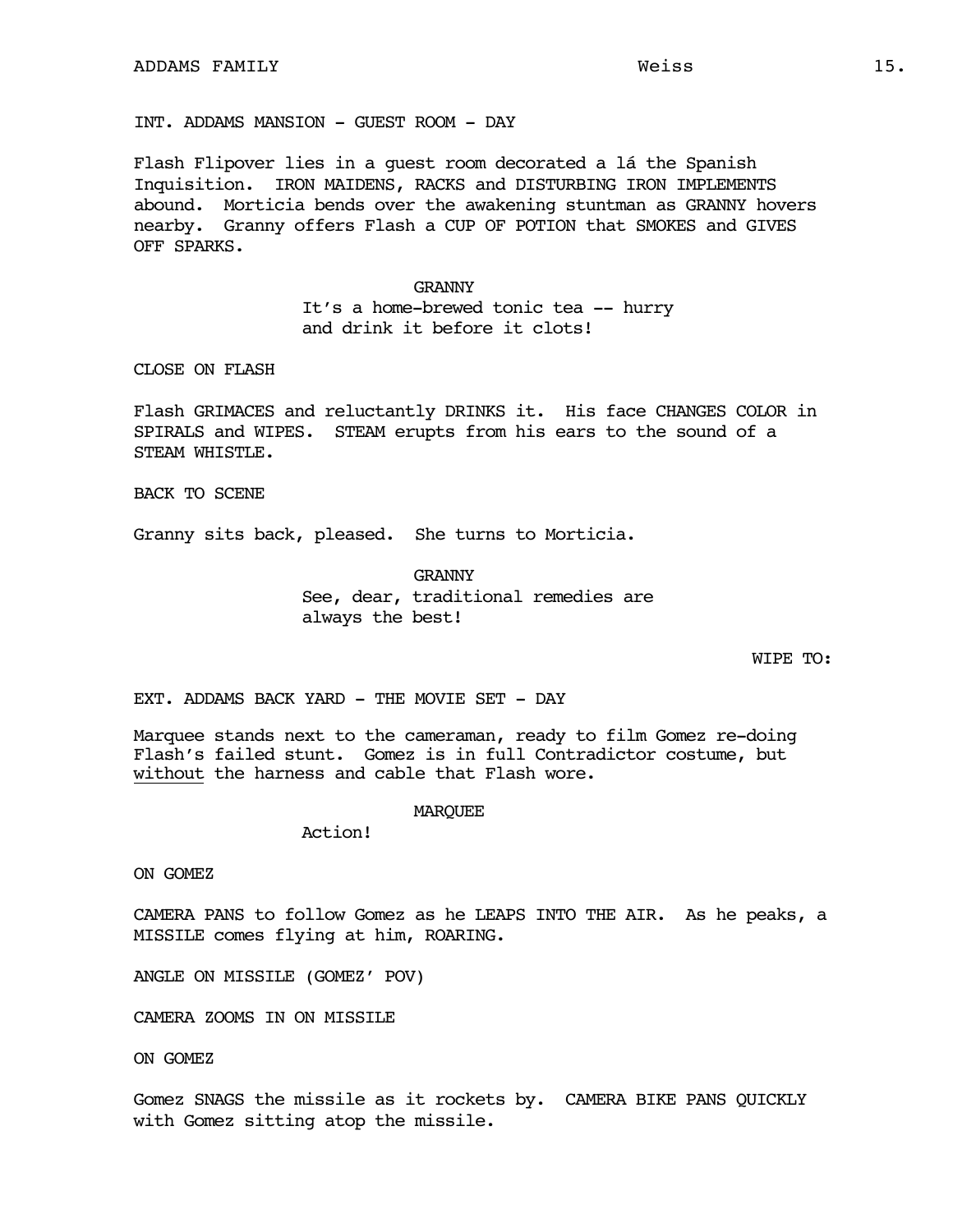ANGLE ON THE MANSION TOWER

Gomez and the missile ZOOM AWAY toward the tower.

ON GOMEZ

Gomez leans forward and BENDS THE MISSILE'S NOSE to one side.

WIDE SHOT OF MISSILE APPROACHING TOWER

The missile ROARS toward the tower. At the moment of contact, it PASSES BEHIND the tower, U-TURNS just beyond it and PASSES IN FRONT of the tower on its way back where it came.

ANGLE ON MARQUEE AND CAMERAWOMAN

Riding the missile like a bronco, Gomez STREAKS into frame. As the missile passes Marquee, Gomez leaps off and lands lightly next to him. The missile continues O.S.

#### **MARQUEE**

Cut! Addams, that was great!

CLOSE ON MARQUEE

MARQUEE (CONT) You're the best natural-born stuntman

I've ever seen! You're even better than Flash was when I discovered him!

WIDEN TO INCLUDE GOMEZ

MARQUEE (CONT) You've got a great career ahead of you! Now let's do the next shot!

As Gomez EXITS FRAME, Fester ZIPS INTO FRAME holding a LARGE PORCUPINE. He is dressed in his "Hollywood-agent" outfit -- a PINSTRIPE VERSION OF HIS ROBE, WRAPAROUND SUNGLASSES, A GOLD MEDALLION ON A CHAIN, and he carries a DAY-RUNNER notebook. He HANDS THE PORCUPINE to Marquee.

> FESTER I told you he'd be great, C. B.! And here's my newest discovery!

TIGHT ON FESTER

Fester speaks to Marquee confidentially from behind his hand.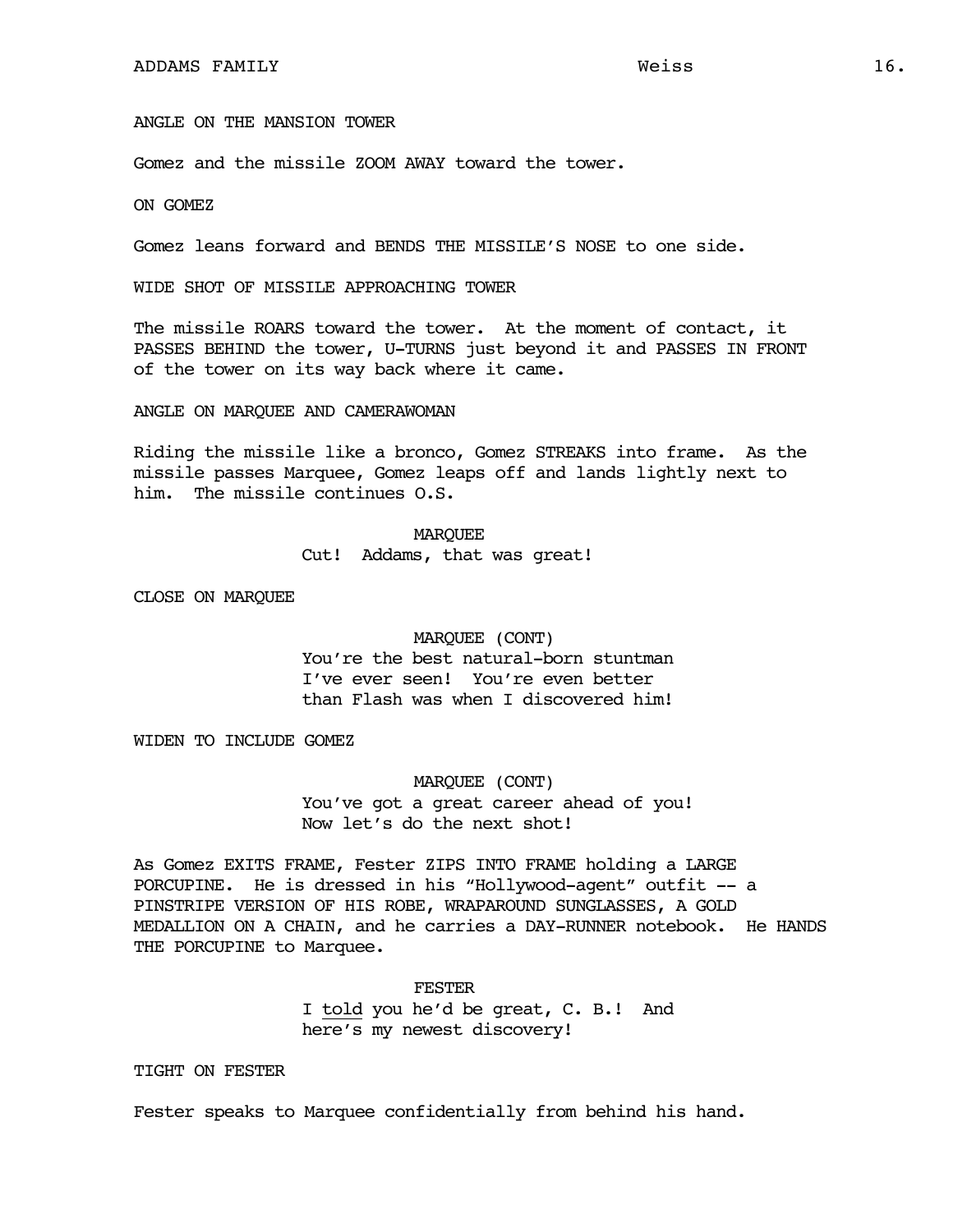FESTER (CONT) He's a little prickly to work with, but he's a real stickler for details!

# BACK TO SCENE

Marquee looks confused and unsettled. Suddenly the missile ROARS THROUGH the frame. From O.S. an EXPLOSION is heard and the CAMERA SHAKES. Fester RUSHES O.S in that direction.

**FESTER** 

No fair blowing up without me, Gomez!

WIPE TO:

INT. ADDAMS MANSION - GUEST ROOM - DAY

Morticia is still trying to nurse Flash back to health.

### MORTICIA

I know what you need.

She pulls THE BELLROPE and a WEREWOLF HOWL resounds through the house. Lurch appears.

### **LURCH**

You howled?

MORTICIA Yes, Lurch. I think Mr. Flipover needs a nice, soothing massage.

**LURCH** 

### Yes, Mrs. Addams.

Lurch ADVANCES ON Flash, who tries desperately to retreat into a corner.

ON MORTICIA

Morticia smiles as, O.S., CRUNCHING and CRACKING sounds begin. She EXITS FRAME.

WIPE TO: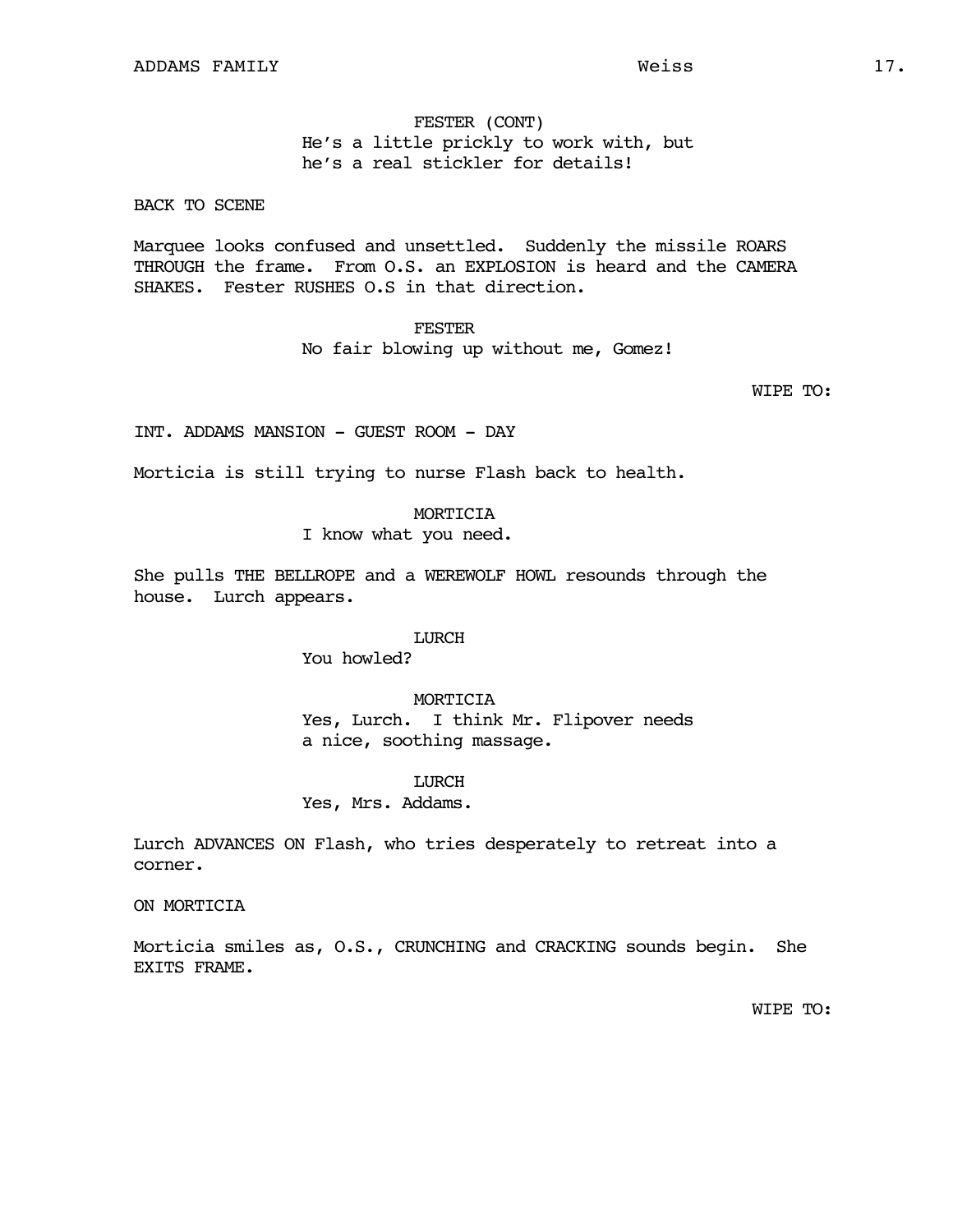EXT. ADDAMS BACK YARD - THE MOVIE SET - DAY

Gomez is performing the climactic scene of the movie in which the hero runs "The Gauntlet Of Death." Thing is keeping Gomez company by running along with him, out of camera range. The "Gauntlet" is actually a course that runs through the Addams graveyard.

### MARQUEE (O.S.)

Action!

CAMERA PANS as Gomez LEAPS from stone to stone to cross a BUBBLING MUD PIT. He converses with Thing without missing a beat.

> GOMEZ You know, Thing, this whole situation has me in a quandary. I'm glad that Fester has found his calling.

CLOSE ON THE MUD PIT

Suddenly, the remaining rocks SINK BELOW THE MUD.

BACK TO SCENE

Gomez, unruffled, leaps up and SWINGS ON A VINE across the pit.

GOMEZ (CONT) And I'm only too happy to let him arrange a Hollywood career for me if it will establish him in business.

Gomez reaches solid ground on the other side of the mud pit. END PAN. Suddenly, a STATUE OF A DISCUS THROWER moves and WHIPS A FLYING BUZZSAW at Gomez' head. He DUCKS IT easily.

> GOMEZ (CONT) After all, what good are you if you don't help your family?

TIGHT ON THING

Thing MAKES A THUMBS-UP GESTURE.

BACK TO SCENE

Gomez CONTINUES WALKING.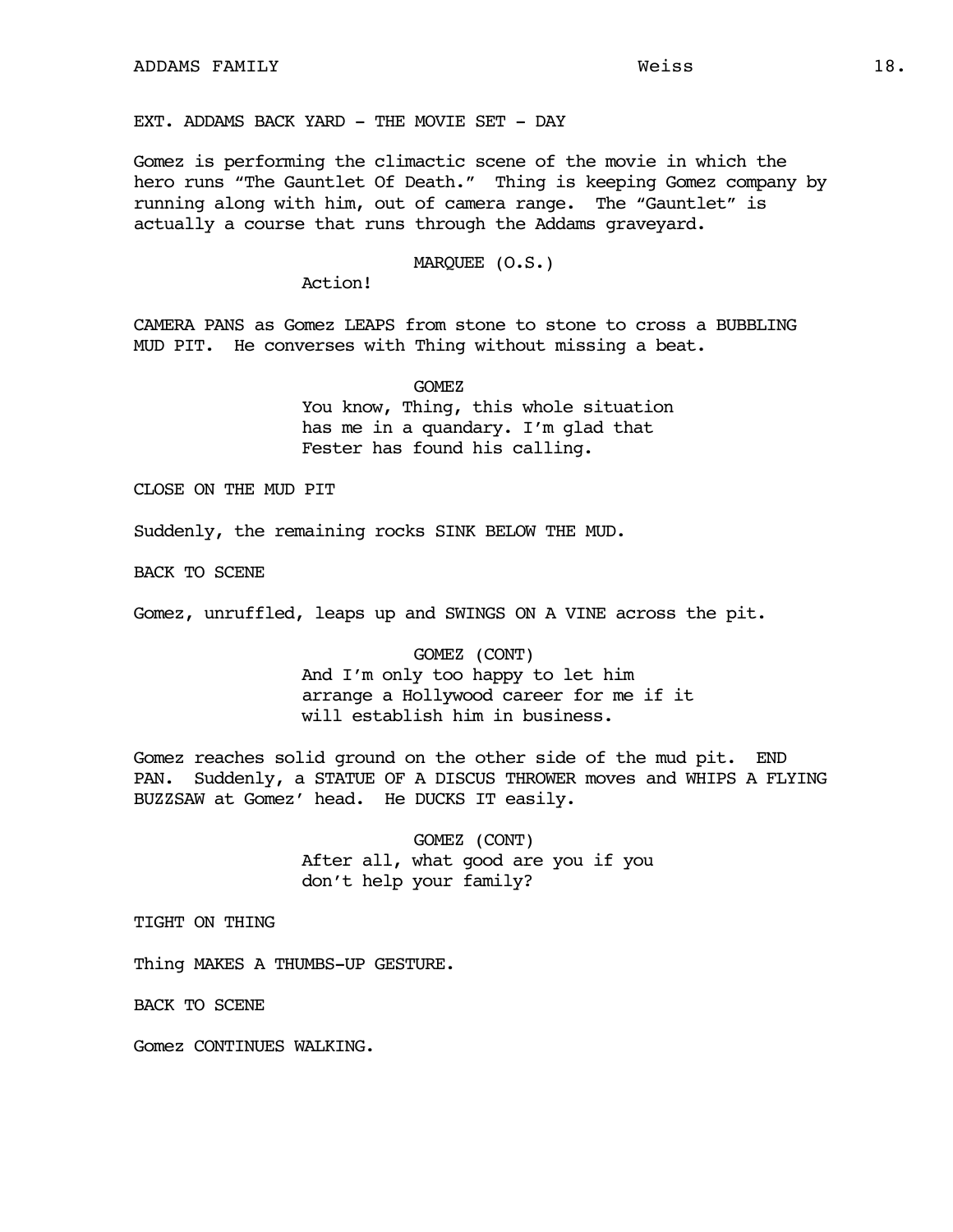### GOMEZ (CONT)

You're right, I've got to support him. It would be so disappointing for Fester to lose his first client before he even got started.

WIDEN ANGLE TO INCLUDE AN OLD CRYPT

The CRYPT DOOR FLINGS ITSELF OPEN

GOMEZ (CONT) Still, I don't like the idea of leaving Tish and kids behind.

ON THE CRYPT

A BARRAGE OF GLEAMING DAGGERS SPRINGS OUT TOWARDS GOMEZ.

BACK TO SCENE

# GOMEZ (CONT) Not to mention the rest of the family and the old homestead.

Gomez TWISTS AND DODGES ACROBATICALLY, avoiding all the daggers.

GOMEZ (CONT) Generations of Addamses have lived in that house. Lots of them were buried in this very graveyard!

Gomez CATCHES THE LAST DAGGER and FLINGS IT BACK at the crypt.

GOMEZ (CONT) Some of them after they were dead!

ANGLE ON THE CRYPT

The dagger HITS the crypt door, SLAMMING IT SHUT. The dagger QUIVERS in the closed door.

ON THING

Thing crosses his first two fingers.

WIDEN TO INCLUDE GOMEZ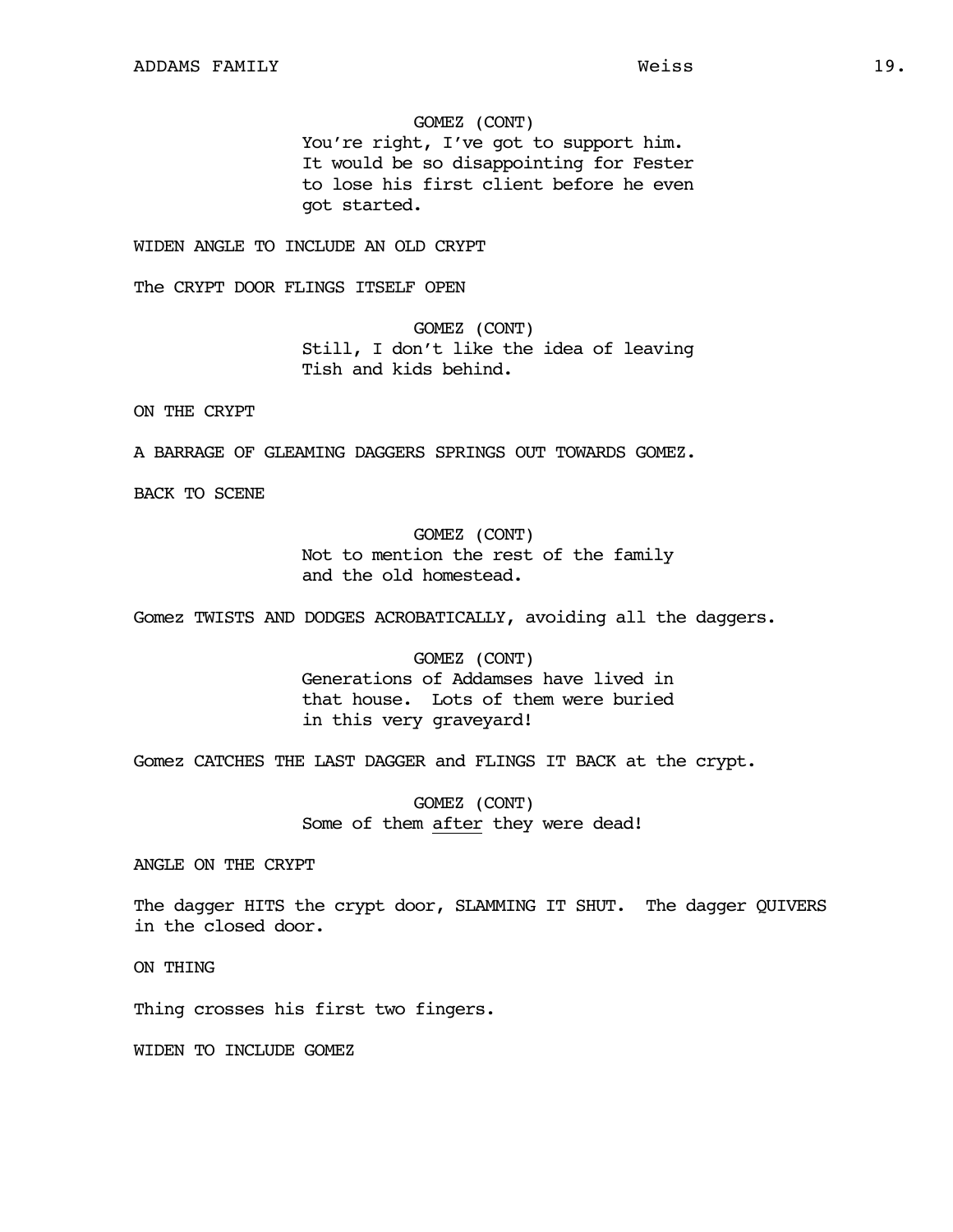GOMEZ (CONT) Yes, I know, a contract is a contract, and no Addams has ever welshed on a deal.

ANGLE ON THE EDGE OF THE GRAVEYARD

A ROW OF EERIE SUNFLOWERS turns to face Gomez. Without warning, they FIRE LASER BEAMS at him from their yellow centers.

BACK TO SCENE

He NIMBLY DEFLECTS the laser beams with LITTLE DISK-MIRRORS on his costume's wristbands and then BACKFLIPS to the end of the graveyard. At his feet, Thing GESTURES IN THE THREE-FINGERED SCOUT SALUTE.

CLOSE ON GOMEZ AND THING

Gomez LOOKS DOWN at the disembodied hand.

GOMEZ (CONT)

You're right Thing, honor is everything! If it'll help Fester, I'll go! After all, it's only a lifetime!

DISSOLVE TO:

INT. ADDAMS MANSION - GUEST ROOM - LATE AFTERNOON

Pugsley and Wednesday, home from school, stand next to Morticia by Flash's bed.

> WEDNESDAY He doesn't look at all well, Mother.

CLOSE ON PUGSLEY

PUGSLEY

Yeah! I even gave him my pet python to play with, but it didn't cheer him up!

ANGLE ON FLASH

Flash is huddled in the far corner of the bed, WRAPPED ENTIRELY in an ENORMOUS SNAKE. He is SHIVERING WITH FEAR.

ON MORTICIA

MORTICIA He's too upset to play, dears. I think he's developed a chill.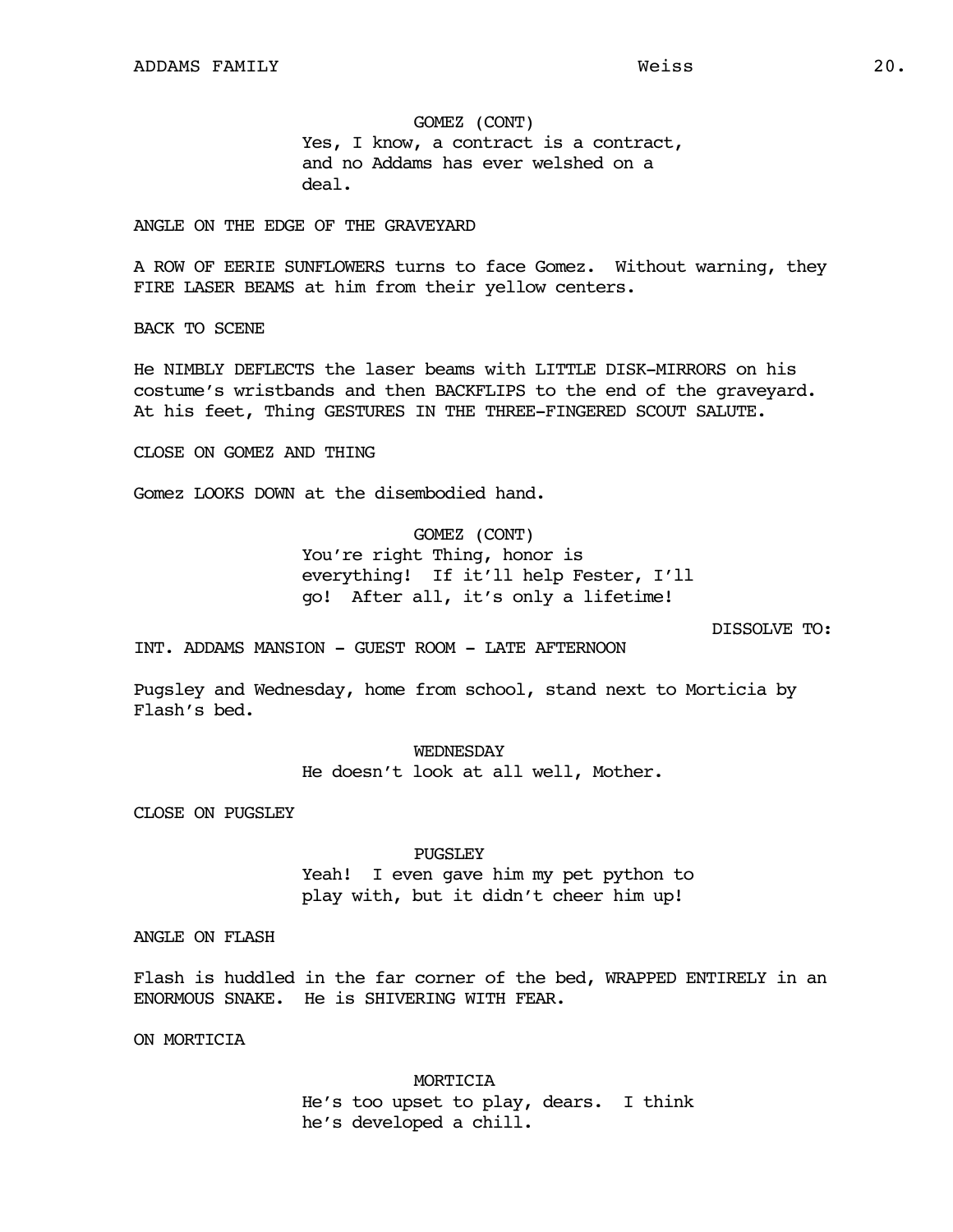She RINGS FOR LURCH. The bellpull makes a BIRDCALL sound.

BACK TO SCENE

Lurch ENTERS.

### LURCH

You chirped?

MORTICIA Lurch, We have to warm up poor Mr. Flipover.

ON MORTICIA

MORTICIA Bring him some of that hot Crab-and-Leech Gumbo.

ON LURCH

Lurch RUMBLES APPREHENSIVELY and EXITS.

WIPE TO:

EXT. ADDAMS BACK YARD - THE MOVIE SET - LATE AFTERNOON

The shooting is completed. Marquee is supervising the crewmen as they PACK THE TRUCK. He shouts through the megaphone.

#### MARQUEE

That's a wrap, boys! It's back-to-Hollywood time!

Marquee turns around. THE SCENE WIDENS TO INCLUDE FESTER. Marquee is shocked to see Fester surrounded by a HUGE PILE OF GEAR. Among the items are a RACK, a PORTABLE ELECTRIC CHAIR, a CHAISE-LOUNGE-OF-NAILS and SEVERAL BUNDLES OF DYNAMITE. Fester is dressed in an Addams-style California ensemble: POISON-MUSHROOM-PRINT SHORTS, SKULL-&-CROSSBONES-PRINT HAWAIIAN SHIRT and SANDALS. He holds a STICK OF DYNAMITE.

CLOSE ON FESTER

FESTER

Ready to roll, C. B.! As Gomez' personal agent, I'm going to be right by his side wherever he goes!

BACK TO SCENE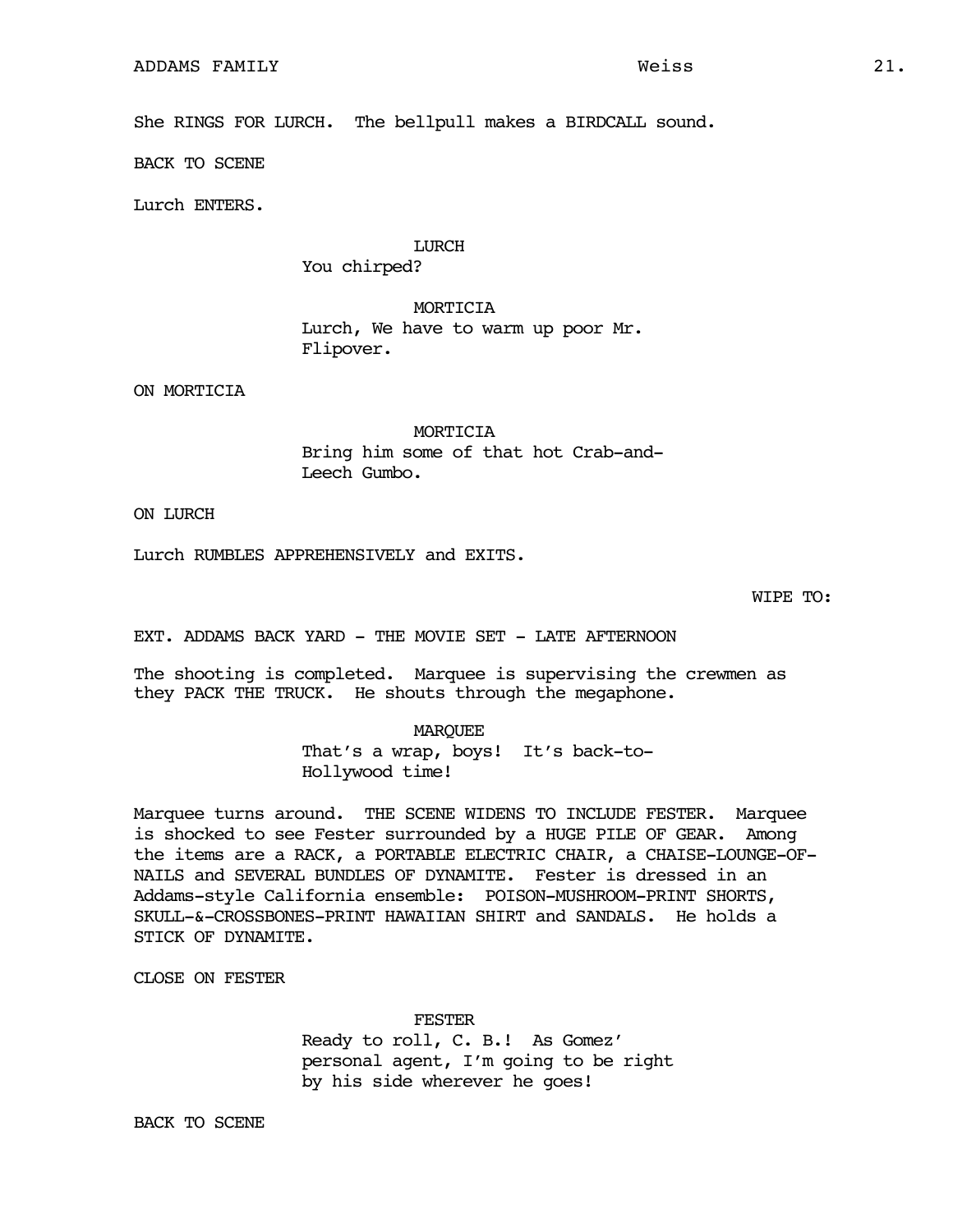Fester SMILES and MUNCHES on the stick of dynamite. He offers a handful of BLASTING CAPS to Marquee, who then BLANCHES.

### FESTER (CONT)

## Blasting cap?

### WIDER ANGLE OF SAME SCENE

Gomez ENTERS LUGGING AN ANTIQUE STEAMER TRUNK AND THE METAL CONTRACT. Thing SCUTTLES UP HIS SHOULDER to place a natty TYROLEAN HAT on his head. Gomez holds out the contract.

> GOMEZ (to Marquee) I'm ready to sign on, old bean.

CLOSE ON GOMEZ

GOMEZ (CONT) (wistfully) It's hard to leave the old home. (brightens) But Addamses always honor a contract!

BACK TO SCENE

GOMEZ (CONT) And besides, I realized that I don't have to leave my loved ones behind!

Wednesday and Pugsley ENTER DRESSED CALIFORNIA-STYLE.

GOMEZ (CONT) The whole family will join me as soon as possible!

CLOSE ON GOMEZ AND MARQUEE

Gomez smiles broadly and PUTS AN ARM AROUND Marquee.

GOMEZ (CONT) I'm sure you can put us all up at your house until we find a place of our own!

Marquee starts to FLINCH but is interrupted by a hideous O.S. SCREAM.

ANGLE ON ADDAMS MANSION FRONT DOOR

Flash Flipover SMASHES OPEN the front door and comes RACING TOWARD Marquee. CRABS and LEECHES dangle from his clothing.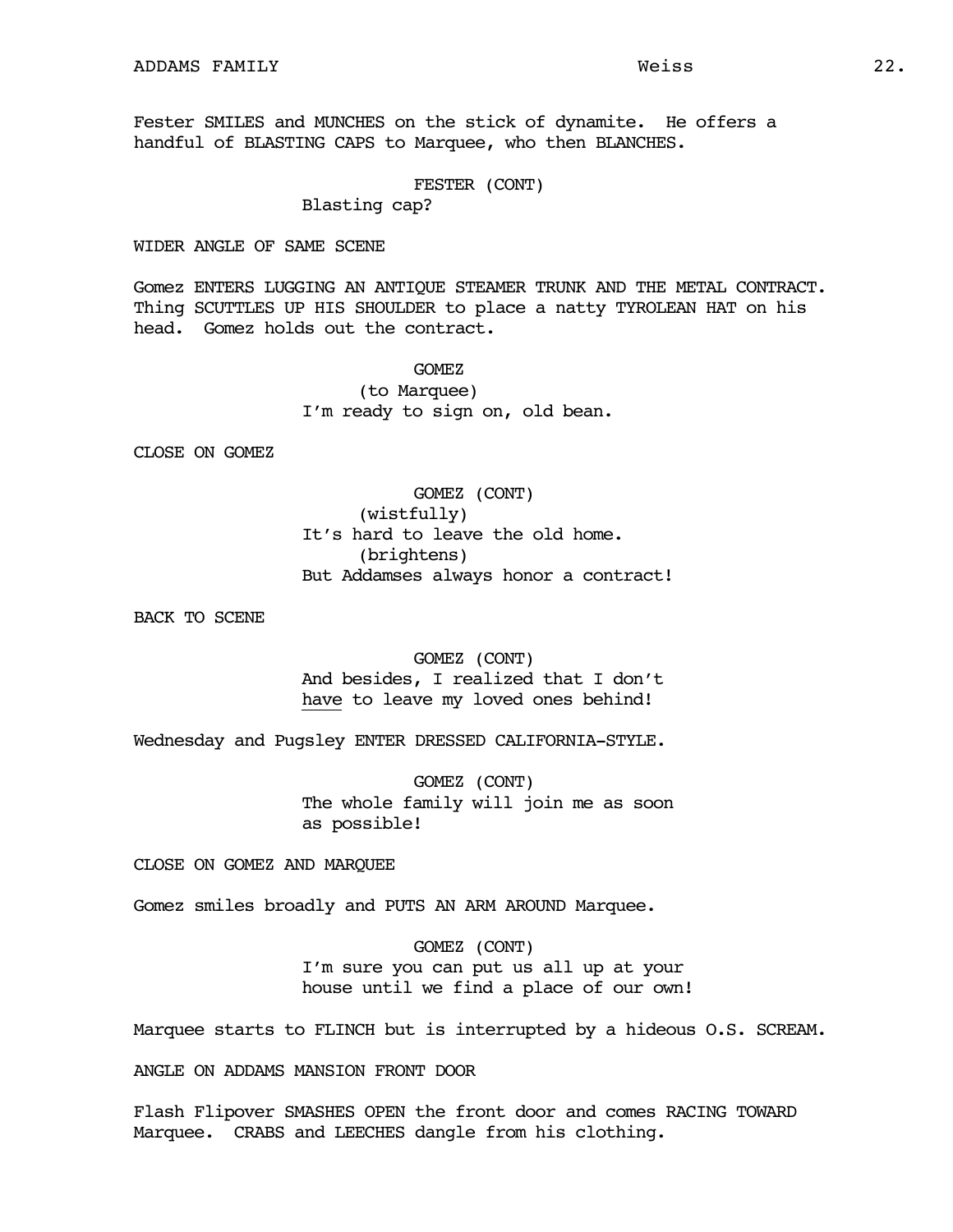### ANGLE ON MARQUEE AND GROUP

Flash RUNS INTO FRAME and THROWS himself at Marquee's feet.

FLASH (hysterical) Please C. B.! Take me with you!

CLOSE ON FLASH AND MARQUEE

FLASH (CONT) I'll face wild animals! I'll drive cars into exploding buildings! I'll even jump blindfolded off the World Trade Center!

### ANOTHER ANGLE ON GOMEZ AND GROUP

Morticia and Granny ENTER and walk over to join Gomez, Fester and the kids. Lurch FOLLOWS, carrying a HUGE IRON POT. CRAB CLAWS SNAP over the SLOSHING pot's rim.

> FLASH (VO CONT) Only please promise me you'll take me away from these people!

ON MARQUEE, FLASH AND GOMEZ

Flash is KNEELING before Marquee, HUGGING HIS LEGS and SOBBING. Marquee PUTS HIS ARM AROUND Flash and SMILES INSINCERELY at Gomez.

> MARQUEE Ahem -- I'm sure you'd make a heck of a

stuntman, Addams. But poor Flash has been like a son to me.

ON MARQUEE AND FLASH ONLY

MARQUEE (CONT) I couldn't imagine living with you - er, I mean I couldn't imagine leaving without him. The deal's off.

### WIDE ON SCENE

Marquee takes the metal contract from Gomez and tries to tear it up. He GRUNTS AND STRAINS. Then he just DROPS the contract. He helps flash to his feet and both WALK O.S. A truck door SLAMS, an ENGINE REVVS UP THEN DRIVES AWAY.